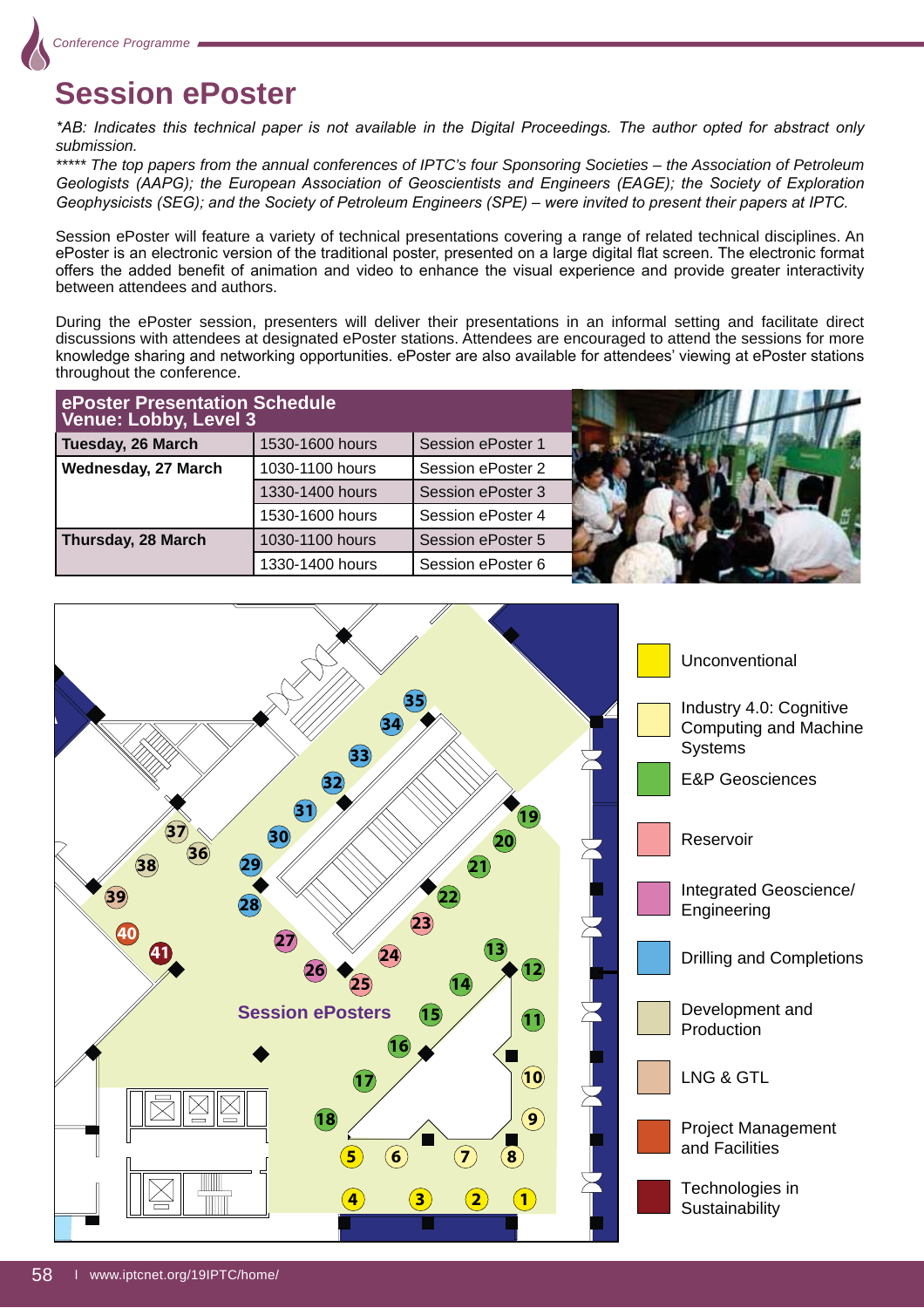# **UNCONVENTIONAL**

#### **STATION 1 Tuesday, 26 March**

**Time Paper** 

**1530 19216 Molecular Simulation of Methane Adsorption Behaviour in Kerogen Nanopores for Shale Gas Resource Assessment**

J. Cao, Y. Liang, and Y. Masuda, The U. of Tokvo: H. Koga, H. Tanaka, K. Tamura, and S. Takagi, JOGMEC; T. Matsuoka, Fukada Geological Inst. *(Alternate paper in Session 1: Unconventional*   $Reservoir's)$ 

#### **Wednesday, 27 March**

**Time Paper** 

**1030 19085 Consistent Evaluation of the Organic Content of the Qusaiba Shale Using Digital-Rock Methodology**

 M.O. Abouelresh, M.R. Khodja, R. Hussaini, H.S. Almukainah, and A.Z. Ali, King Fahd U. of Petroleum and Minerals

 *(Alternate paper in Session 17: Unconventional Geological Reservoir Characterisation and Modelling*)

**1330 19090 Numerical Study on Proppant Transport and Placement in Complex Fractures System of Shale Formation Using Eulerian Multiphase Model Approach**

R. Yang, J. Guo, T. Zhang, and X. Zhang, Southwest Petroleum U.; J. Ma, Sinopec; Y. Li, Southwest Petroleum U.

 *(Alternate paper in Session 25: Fracturing Materials & Monitoring)* 

**1530 19197 Integrated Geology Sweet Spot and Micro Seismic Monitor to Optimise Reservoir Stimulation - A Case for Shale Gas, China** W. Liu, BGP, CNPC and Chengdu U. of

Technology; Z. He and J. Cao, Chengdu U. of Technology; J. Zhang, G. Xu, X. Wan, and G. Yu, BGP, CNPC

 *(Alternate paper in Session 33: Fracturing Modelling and Design)* 

#### **Thursday, 28 March**

**Time Paper** 

- **1030 19115 Evaluation of Dynamic Reserves in Ultra-Deep Naturally Fractured Tight Sandstone Gas Reservoirs** R. Luo, J. Yu, Y. Wan, X. Liu, and L. Zhang, RIPED, PetroChina; Q. Mei, Y. Zhao, and Y. Chen, PetroChina Southwest Oil & Gas Co. *(Alternate paper in Session 41: Tight Sandstone <u>Oil</u> and Gas)*
- **1330 19119 Environmental Impact Study and Experience Sharing of Produced Water Reinjection from Unconventional Gas Development** C. Chen, X. Li, B. Wu, K. Zhang, and Q. Song, CNPC Research Inst. of Safety & Environment **Technology**  *(Alternate paper in Session 57: Advancing in Fracturing Technology)*

#### **STATION 2 Tuesday, 26 March**

#### **Time Paper**

# **1530 19081 Characterisation of Continental Shale Gas with Integrated Geoscience-Engineering**

**Approach** L. Zhang, Research Inst. of Shaanxi Yanchang Petroleum (Group) Co. Ltd.; F. Ma, Schlumberger; C. Jiang, Research Inst. of Shaanxi Yanchang Petroleum (Group) Co. Ltd.; C. Xian, Schlumberger; C. Liu, Research Inst. of Shaanxi Yanchang Petroleum (Group) Co. Ltd.; X. Zhao, Schlumberger; Y. Gao, Exploration and Development Research Center of Yanchang Oilfield Co. Ltd.; Q. Wang, Schlumberger; C. Guo, Research Inst. of Shaanxi Yanchang Petroleum (Group) Co. Ltd.; Y. Pan, Schlumberger *(Alternate paper in Session 1: Unconventional*   $Reservoir's)$ 

#### **Wednesday, 27 March**

**Time Paper** 

- **1030 19209 Hydraulic Fracture Calibration for Unconventional Reservoirs: A New Methodology for Predictive Modelling**<br>P. Pankai, P. Shukla, and W.K. P. Shukla, and W.K. Wang, Schlumberger *(Alternate paper in Session 33: Fracturing Modelling and Design)*
- **1330 19561 Reducing Hydroxypropyl Guar Gum Adsorption on Rock by Silica Nanoparticles for Tight Reservoir Damage Remediation** Y. Li, J. Guo, S. Wang, R. Yang, and Q. Lu, Southwest Petroleum U. *(Alternate paper in Session 25: Fracturing Materials & Monitoring)*

**1530 19562 A Novel New Technology for the Rapid**  Appraisal of Shale Gas Resource Potential:  **Down-Hole Reservoir Raman System** U. Ahmed, G. Myers, J. Pope, and J.R. Walker, WellDog *(Alternate paper in Session 17: Unconventional Geological Reservoir Characterisation and Modellina*)

#### **Thursday, 28 March**

**Time Paper** 

**1030 19229 Exploration and Practice of "Methane-Leading" Reservoir Stimulation Technology of High-Rank Coalbed Methane** Q. Zhu, Y. Yang, L. Chen, Y. Wang, B. Chen, C. Liu, C. Zhang, and X. Wang, PetroChina Huabei Oilfield Co

> *(Alternate paper in Session 49: Heavy Oil and*   $Coalbed Methane)$

1330 19069 Characteristics and Influence Factors of **the Middle-Lower Jurassic Tight Sandstone Reservoirs in the Taibei Sag, Turpan-Hami Basin**

> X. Si, Y. Xu, X. Wang, H. Guo, Y. Li, and X. Shan, PetroChina Hangzhou Research Inst. of Geology *(Alternate paper in Session 41: Tight Sandstone <i><u>Dil</u>* and Gas)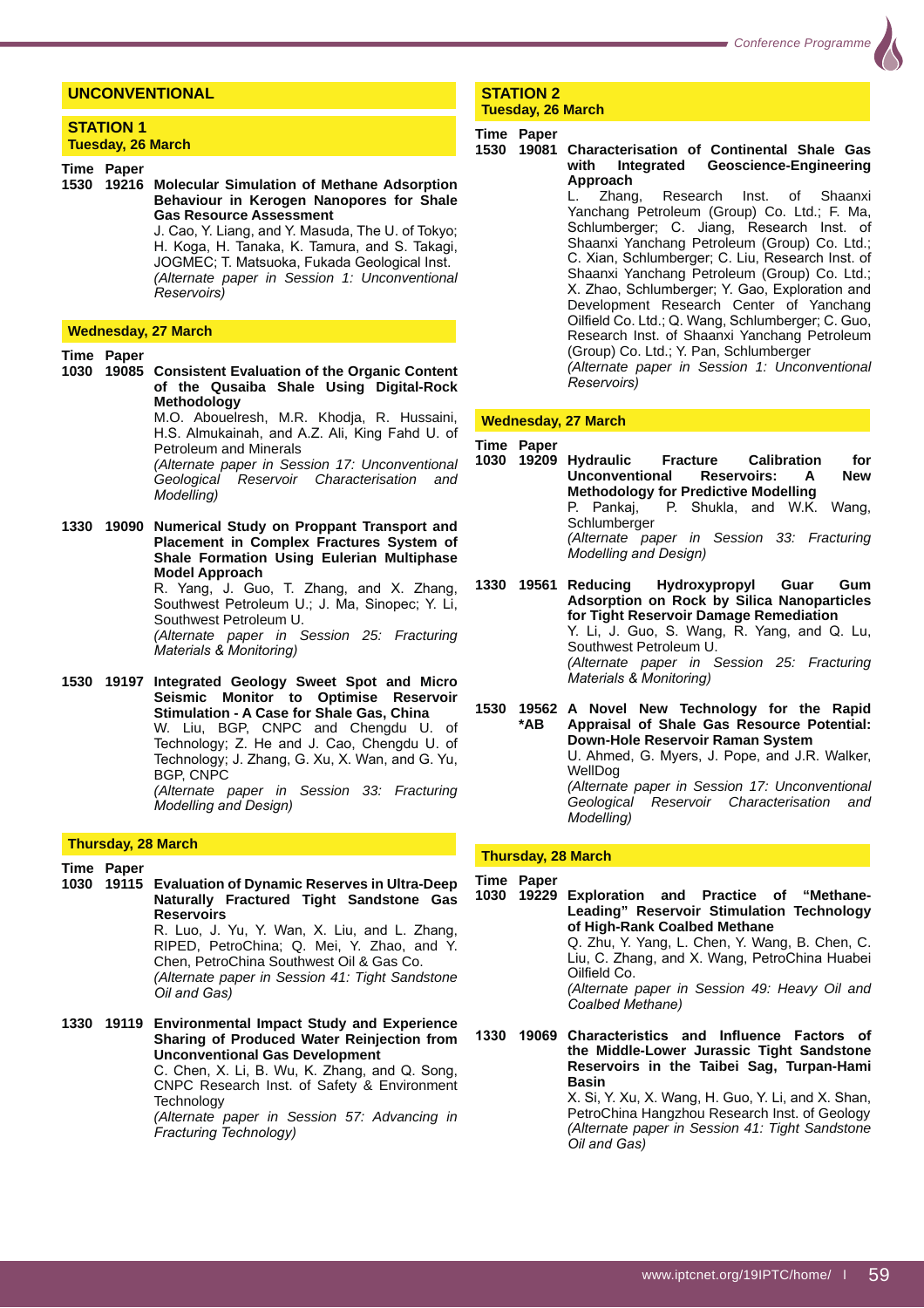#### **STATION 3 Wednesday, 27 March**

**Time Paper** 

**1030 19106 Compositional Variation of Natural Gas in Kerogen During Production**

 W. Pang, Sinopec Research Inst. of Petroleum Engineering; I. Akkutlu, Texas A&M U.; S. Ding and T. Zhang, Sinopec Research Inst. of Petroleum Engineering; W. Xia, Harding Shelton Petroleum Engineering & Technology *(Alternate paper in Session 17: Unconventional* 

*Geological Reservoir Characterisation and Modelling*)

**1530 19110 Geomechanical Anisotropic Method Increased Fracturing Efficiency in Tight Oil Production: A Case Study of Yanchang Formation, Ordos Basin**

S. Xi, Y. Hou, X. Li, and X. Hu, PetroChina Changqing Oilfield Co.; P. Liu and X. Zhao, Schlumberger

 *(Alternate paper in Session 33: Fracturing Modelling and Design)* 

#### **Thursday, 28 March**

**Time Paper** 

**1030 19178 Case History: Real-Time Fiber-Optic Technology Maximises Tight Carbonate Formation Returns in Kuwait, Multistage Acid Fracturing Diagnostics, Post-Treatment Flowback Allocation, Profiling** S. Gorgi and J.F. Joya, Halliburton; A.E. Al-Ebrahim, M.R. Al-Othman, M.A. Al-Dousari, A.M. Ahmed, M.O. Hassan, J.M. Al-Mansour, and A. Elsayed, Kuwait Oil Co.; A.S. Alboueshi, A. Allam, and F. Robles, Halliburton

 *(Alternate paper in Session 57: Advancing in*  **Fracturing Technology)** 

1330 19295 Study of Ultra-Dry CO<sub>2</sub> Foam Fracturing Fluid **Enhanced by Graphene Oxide** Q. Lv, China U. of Petroleum, Beijing; Z. Li and R. Zheng, China U. of Petroleum (East China) *(Alternate paper in Session 57: Advancing in*  **Fracturing Technology)** 

# **STATION 4**

**Tuesday, 26 March**

**Time Paper** 

**1530 19460 Advanced Modelling of Production Induced Pressure Depletion Impact on Infill Well Using Cloud Computation in the Haynesville** W. Zheng, T. Xu, J.D. Baihly, R. Malpani, and J.

Li, Schlumberger

 *(Alternate paper in Session 9: Unconventional*   $Production)$ 

# **Wednesday, 27 March**

**Time Paper 1030 19165 The Development and Field Test of Fiber \*AB Microseismic Fracturing Monitoring Technology** B. Xie, Y. Pan, and S. Duan, PetroChina Xinjiang Oilfield Co.; M. Zhang, Peking U.; S. Pan, Southwest Petroleum U.; F. Liu, Peking U.; N. Wang, PetroChina Xinjiang Oilfield Co. *(Alternate paper in Session 25: Fracturing Materials & Monitoring)* 

**1330 19151 The Study of Surfactant Huff and Puff of Horizontal Well with SRV in Tight Oil Reservoirs** W. Li and Z. Dong, Xi'an Shiyou U.; G. Lei, King Fahd U. of Petroleum and Minerals; C. Wang, RIPED, CNPC; H. Wang, Peking U. *(Alternate paper in Session 25: Fracturing Materials & Monitoring)* 

1530 19282 Innovative Reservoir Classification with **Natural Fracture Geometry to Guide Well Stimulation for Unconventional Tight Gas Field** J. Xu, J. Yue, H. Wang, and B. Wygrala, Schlumberger

 *(Alternate paper in Session 41: Tight Sandstone <u>Oil</u> and Gas)* 

## **Thursday, 28 March**

**Time Paper**

**1030 19265 Yanbei-Unlocking the Tight Gas Green Field Development Potential through Integrated Technology Application** M.Z. Zaini, K. Du, M. Zhu, L. Feng, H. Yang, L. Wei, and Y. Liu, Schlumberger *(Alternate paper in Session 41: Tight Sandstone*   $\overline{O}$ *il* and Gas)

**1330 19253 Utility of Sonic Anisotropic Measurements in Accurate Rock Mechanics Calculation for Hydro-Fracturing Design and Wellbore Stability Analysis in Unconventional Reservoirs** R. Kumar. J. Zacharia. D.G. Yu. A.K. Singh. R. Talreja, A. Bandyopadhay, and S.K. Subbiah, Schlumberger *(Alternate paper in Session 57: Advancing in Fracturing Technology)* 

## **STATION 5 Tuesday, 26 March**

**Time Paper 1530 19416 Static and Dynamic Elastic Moduli of Bakken Formation Samples** J. He and K. Ling, U. of North Dakota; X. Wu, U. of Oklahoma; P. Pei and H. Pu, U. of North Dakota *(Alternate paper in Session 9: Unconventional*   $Production)$ 

## **Wednesday, 27 March**

**Time Paper** 

#### **1030 19308 Flow Enhancement by High Power Laser Technology**

 S.I. Batarseh, A. Al-Harith, H.A. Othman, and H. Al-Badairy, Saudi Aramco

 *(Alternate paper in Session 17: Unconventional Geological Reservoir Characterisation and Modellina*)

**1330 19484 Successful Integration of Well Logs and \*AB Real Time Data Acquisition with Numerical Fracturing Model to Optimise Reserve Tapping in Tight Oil Sands**

S.K. Goenka, S. Gupta, A.K. Bora, A. Deo, and R.J. Tibbles, Cairn Oil & Gas, Vedanta *(Alternate paper in Session 49: Heavy Oil and*  Coalbed Methane)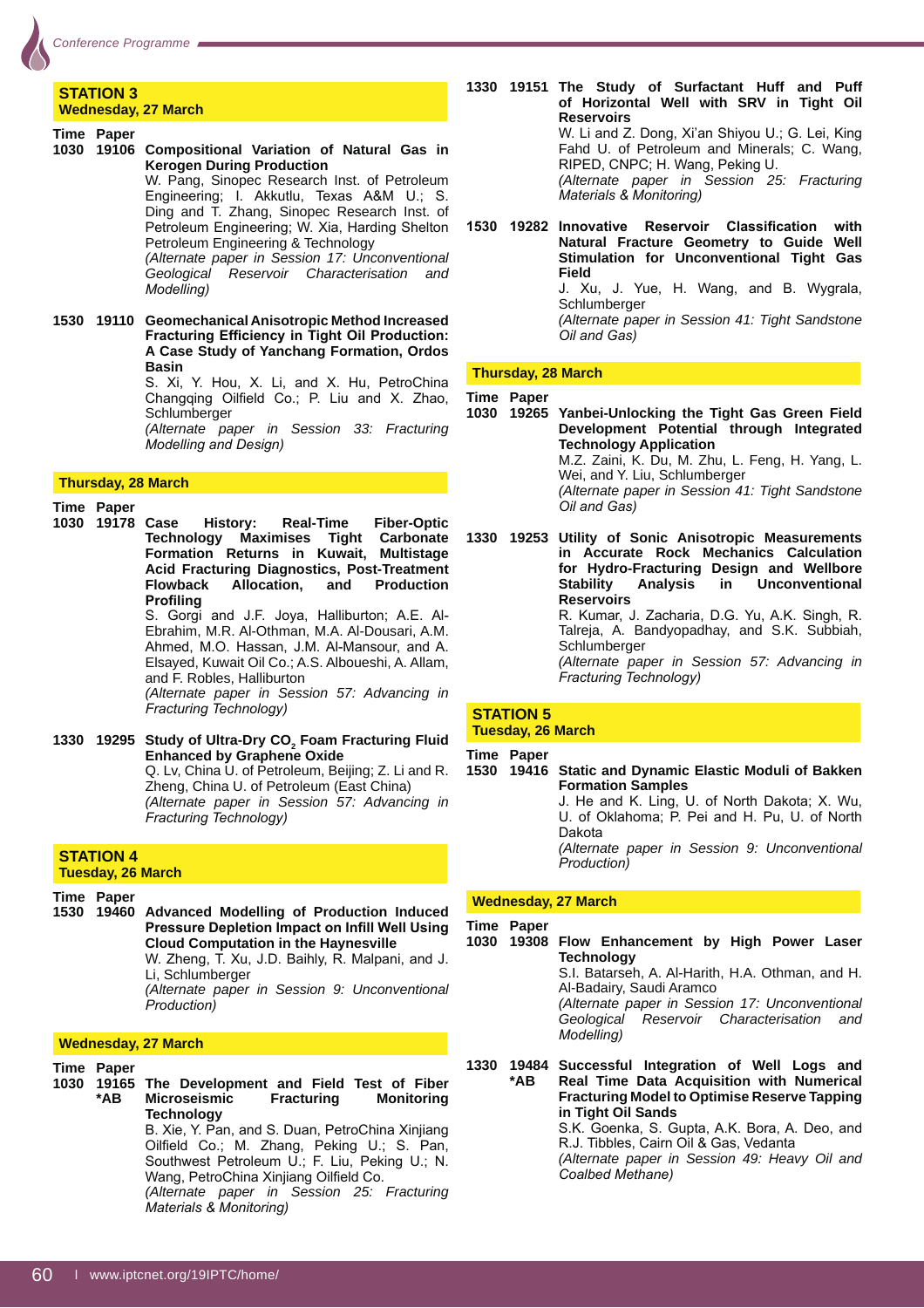**1530 19307 Novel Application of Distributed Temperature Sensing and CT Real-time Downhole Flow Measurement Tool for Thermochemical Treatments** A.R. Al-Nakhli, Saudi Aramco; M. Arifin and D. Ahmed, Schlumberger *(Alternate paper in Session 41: Tight Sandstone <u>Oil</u> and Gas)* 

#### **Thursday, 28 March**

- **Time Paper**
- **1030 19150 Advanced Study of Pore Structure and Mechanical Property Change of Tight Sand Due to Thermochemical Treatment**

A.R. Al-Nakhli, Saudi Aramco; M. Mahmoud, KFUPM; H. Al-Badairy and M.H. Alqam, Saudi Aramco

 *(Alternate paper in Session 33: Fracturing Modelling and Design)* 

**1330 19078 Study on Seven-Property Relation of Tight Oil Reservoirs via Well Logs** R. Mao, Z. Wang, and N. Zhang, PetroChina Xinjiang Oilfield Co.

#### **INDUSTRY 4.0: COGNITIVE COMPUTING AND MACHINE SYSTEMS**

# **STATION 6**

# **Tuesday, 26 March**

- **Time Paper**
- **1530 19193 Digitisation Using IIoT and Cloud Technology in Oil and Gas Upstream - Merits and Challenges** A.C. Dange and P. Ranjan, Middlesex U.; H.M.

Mesbah, Ajal Group; R.N. Chokshi, Accutant **Solutions** *(Alternate paper in Session 2: Cloud Computing)* 

#### **Wednesday, 27 March**

**Time Paper 1030 19060 Automated Pressure Transient Analysis: A Cloud-Based Approach**

> Y. Guo, A. Zidane, Y. Panchal, O.A. Abou-Sayed, and A.S. Abou-Sayed, Advantek Waste Management Services LLC *(Alternate paper in Session 2: Cloud Computing)*

**1330 19174 An Improved Model for Gas-Liquid Flow Pattern Prediction Based on Machine Learning** G. Mask and X. Wu, U. of Oklahoma; K. Ling, U. of North Dakota *(Alternate paper in Session 26: Reservoir & Production Machine Learning)* 

**1530 19299 The Fundamental Work to the Pre-Frac Evaluation of Deep Shale Reservoir: Evaluating Reservoir Heterogeneity Based on Principal Components Analysis and Artificial Neural Network** W. Zhai, J. Li, Y. Xi, G. Liu, H. Yang, and H. Jiang, China U. of Petroleum, Beijing; Y. Zhou, CNPC Engineering Technology R&D Co. Ltd.

*(Alternate paper in Session 34: Artificial Intelligence for the Oil & Gas Industry)* 

#### **Thursday, 28 March**

#### **Time Paper**

- **1030 19050 Innovative Autonomous Maritime ISO-Container Vehicles (AMISOC Vehicles)** J.S. Whang, AEPLOG, Inc. *(Alternate paper in Session 58: IoT & Robotics)*
- **1330 19533 A Real-Time Pipeline Tracking Using a Forward-Looking Sonar** Y. Tipsuwan and T. Kasetkasem, Kasetsart U.; P. Hoonsuwan, PTTEP; A. Leangaramkul, Kasetsart  $\mathbf{U}$

#### **STATION 7 Tuesday, 26 March**

**Time Paper** 

**1530 19386 Prediction Methods of Key Development Indexes of Large Gas Fields Based on Big Data Analysis** Y. Sun, C. Guan, J. Zhang, Q. Li, J. Lu, and H. Tang, RIPED, CNPC; W. Shen, Inst. of Mechanics of Chinese Academy of Sciences; H. Li and H. Zhang, RIPED, CNPC *(Alternate paper in Session 10: Big Data)* 

#### **Wednesday, 27 March**

**Time Paper** 

- **1030 19430 A Data Driven Approach of ROP Prediction and Drilling Performance Estimation** J. Han, Y. Sun, and S. Zhang, PCITC *(Alternate paper in Session 10: Big Data)*
- **1330 19075 A Novel Technique to Predict the Fluid Rate \*AB and Bottom Hole Flowing Pressure for Gas- Lifted Oil Wells Utilising Artificial Neural Network and Integrated Production Modelling** M. Bahaa and M. Kamal, Gulf of Suez Petroleum Co. (GUPCO) *(Alternate paper in Session 26: Reservoir & Production Machine Learning)*
- **1530 19107 Use of Data Analytics to Incorporate Geophysical Surface Uncertainty into Subsurface Modelling** M. Hardy, A. Lockwood, and P. Thomas, Woodside Energy Ltd. *(Alternate paper in Session 34: Artificial Intelligence for the Oil & Gas Industry)*

#### **Thursday, 28 March**

**Time Paper**

**1330 19242 A Working Condition Diagnosis Model of Sucker Rod Pumping Wells Based on Big Data Deep Learning**

X. Wang and Y. He, Changzhou U.; F. Li, Luming Oil and Gas Exploration and Development Co., Ltd.; X. Dou, Changzhou U.; Z. Wang, Luming Oil and Gas Exploration and Development Co., Ltd.; H. Xu and L. Fu, Changzhou U.

# **STATION 8**

### **Tuesday, 26 March**

**Time Paper** 

**1530 19248 Accelerate Non-Metallic Seal Development for Downhole Applications by Applying a Big Data Method in Material Data** 

B.X. Huang and W. Furlan, Baker Hughes, a GE company

*(Alternate paper in Session 10: Big Data)*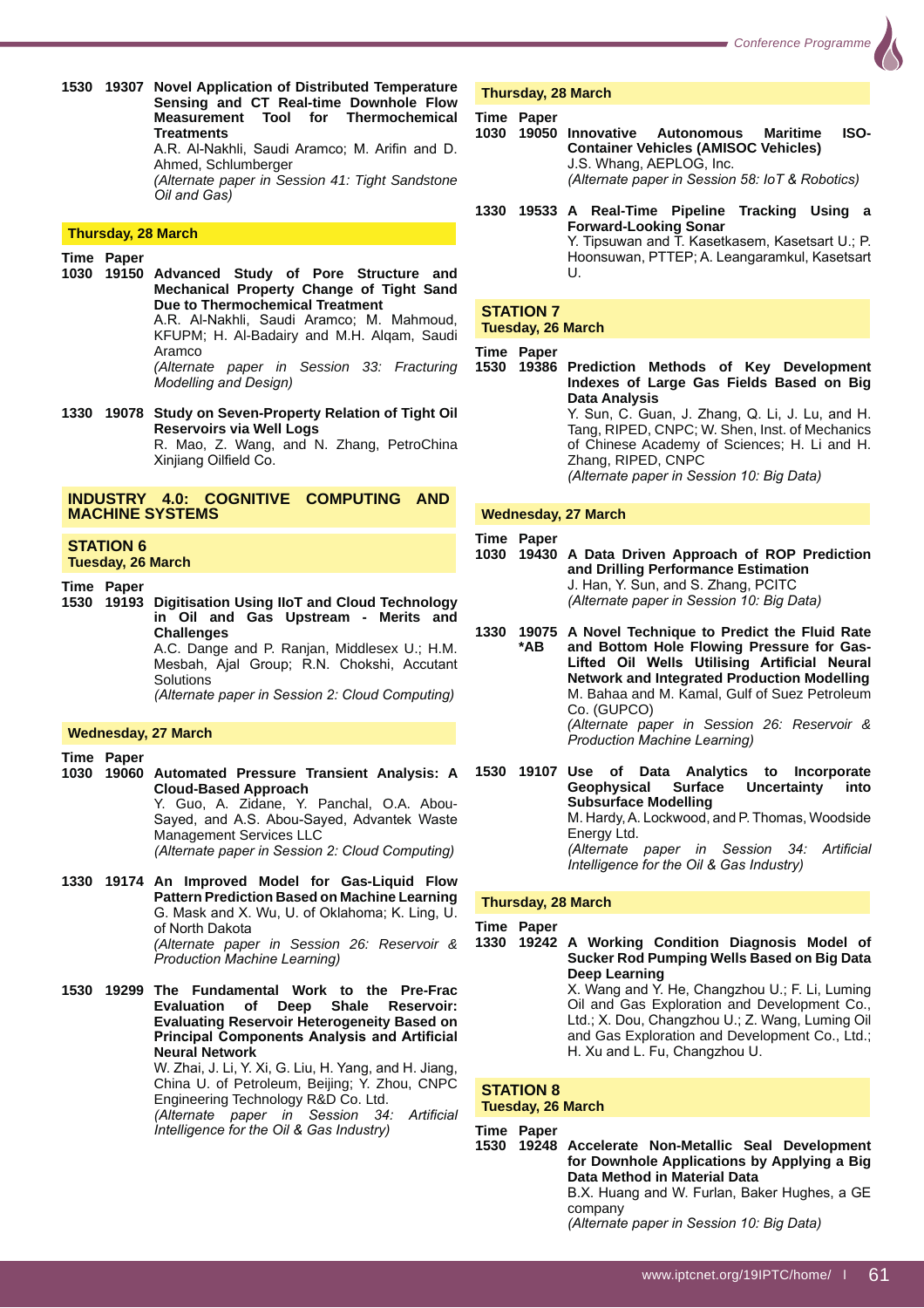

#### **Wednesday, 27 March**

#### **Time Paper**

- **1030 19100 A Consolidated Method for Selecting Drilling Parameters** H.G. Suryadi, Schlumberger *(Alternate paper in Session 10: Big Data)*
- **1330 19556 A Machine Learning Method for Predicting \*AB Optimal Formation Pressure Testing Zones and Parameters** A. Garcia Mayans, M.A. Munoz Salinas, S. Park,

F. Dubost, and M.L. Vizcaino, Schlumberger *(Alternate paper in Session 26: Reservoir & Production Machine Learning)* 

#### **Thursday, 28 March**

#### **Time Paper**

**1030 19179 Improving Drilling Simulation Computation Performance with Smart Logic and Machine Learning**

C. Mu, J. Liu, R. Chen, P. Bolchover, H.G. Suryadi, and T. Yu, Schlumberger

 *(Alternate paper in Session 42: Drilling &*  **Completion Machine Learning)** 

**1330 19417 Digitalisation and Automation of Subsea \*AB Asset Integrity Data**

N. Salman. Schlumberger: J.H. Vincent. OneSubsea, a Schlumberger Co.; I. Darilmaz and G. Papadopoulos, Shell

#### **STATION 9 Tuesday, 26 March**

**Time Paper** 

**1530 19548 Rate of Penetration Prediction in Shale Formation Using Fuzzy Logic** A. Ahmed S, S. Elkatatny, A.Z. Ali, M. Mahmoud,

and A. Abdulraheem, King Fahd U. of Petroleum and Minerals

 *(Alternate paper in Session 18: Data Analytics for Drilling & Completion)* 

#### **Wednesday, 27 March**

**Time Paper 1030 19045 Combining the Power of IoT and Big Data to Unleash the Potential of Digital Oil Field** A.H. Al-Bar, H.M. Asfoor, A.A. Goz, and N.H. Ansari, Saudi Aramco *(Alternate paper in Session 58: IoT & Robotics)* 

**1330 19330 Comparative Analysis of Machine Learning Based Feature Selection Approach for Carbonate Reservoir Cementation Factor Prediction** F.A. Anifowose, C. Ayadiuno, and F.S. Al-Reshedan, Saudi Aramco PE&D *Alternate paper in Session 34: Artificial intelligence for the Oil & Gas Industry)* 

**1530 19230 A Novel Machine Learning Model for Early Operational Anomaly Detection Using LWD/ MWD Data** M.A. Al-Ghazal, Saudi Aramco; V.V. Vedpathak, **Stratagraph** 

 *(Alternate paper in Session 42: Drilling &*  **Completion Machine Learning)** 

#### **Thursday, 28 March**

#### **Time Paper 1030 19155 Autonomous Underwater Vehicles Used for \*AB** Seafloor Seismic Acquisition C. Tsingas, Saudi Aramco; A. Muhaidib, Aramco Far East Business Services Co., Ltd.; T. Brizard, Seabed Geosolutions *(Alternate paper in Session 58: IoT & Robotics)*

**1330 19414 Unmanned Aerial Vehicles for the Oil and Gas \*AB Industry** B. Li, C. Tsingas, M.M. Mezghani, and A. Saeed, Saudi Aramco *(Alternate paper in Session 58: IoT & Robotics)* 

#### **STATION 10 Tuesday, 26 March**

**Time Paper**

**1530 19093 Unique Data Standardisation Challenges and Solutions: Raw and Basic Processed Microseismic Data** L. Al-Thani, R. Al-Naim, A. Al-Zayer, and A. Bin Mahfoodh, Saudi Aramco

#### **Wednesday, 27 March**

#### **Time Paper**

- **1030 19458 Research and Application of Big Data Analysis Platform for Oil and Gas Production** R. Zhao, J. Shi, and X. Zhang, RIPED, CNPC; J. Li, China U. of Petroleum, Beijing; Y. Peng, C. Xiong, M. Liu, and F. Deng, RIPED, CNPC; S. Song and G. Miao, Daqing Oilfield Co., CNPC *(Alternate paper in Session 10: Big Data)*
- **1330 19508 A Model Designed for HSE Big Data Analysis in Petroleum Industry** T. Wu, Y. Mao, and G. Zhao, CNPC Research Inst. of Safety & Environment Technology

**1530 19485 Data Mining of Hidden Danger in Enterprise Production Safety and Research of Hidden Danger's Model Conversion** K. Tian, H. Yan, Y. Mao, and S. Wu, CNPC Research Inst. of Safety & Environment **Technology** 

#### **Thursday, 28 March**

**Time Paper** 

**1030 19077 A New Method to Predict Residual Oil Saturation of Light Oil Reservoir Based on Big Data Analytics** X. Luo, J. Li, D. Yang, and H. Shi, CNOOC Ltd.,

Tianjin Branch

**1330 19214 The Novel Dissolution of Bitumen by \*AB Commercial Enzymes** M. Mislan and I. Gates, U. of Calgary *(Alternate paper in Session 49: Heavy Oil and*   $Coalbed Methane)$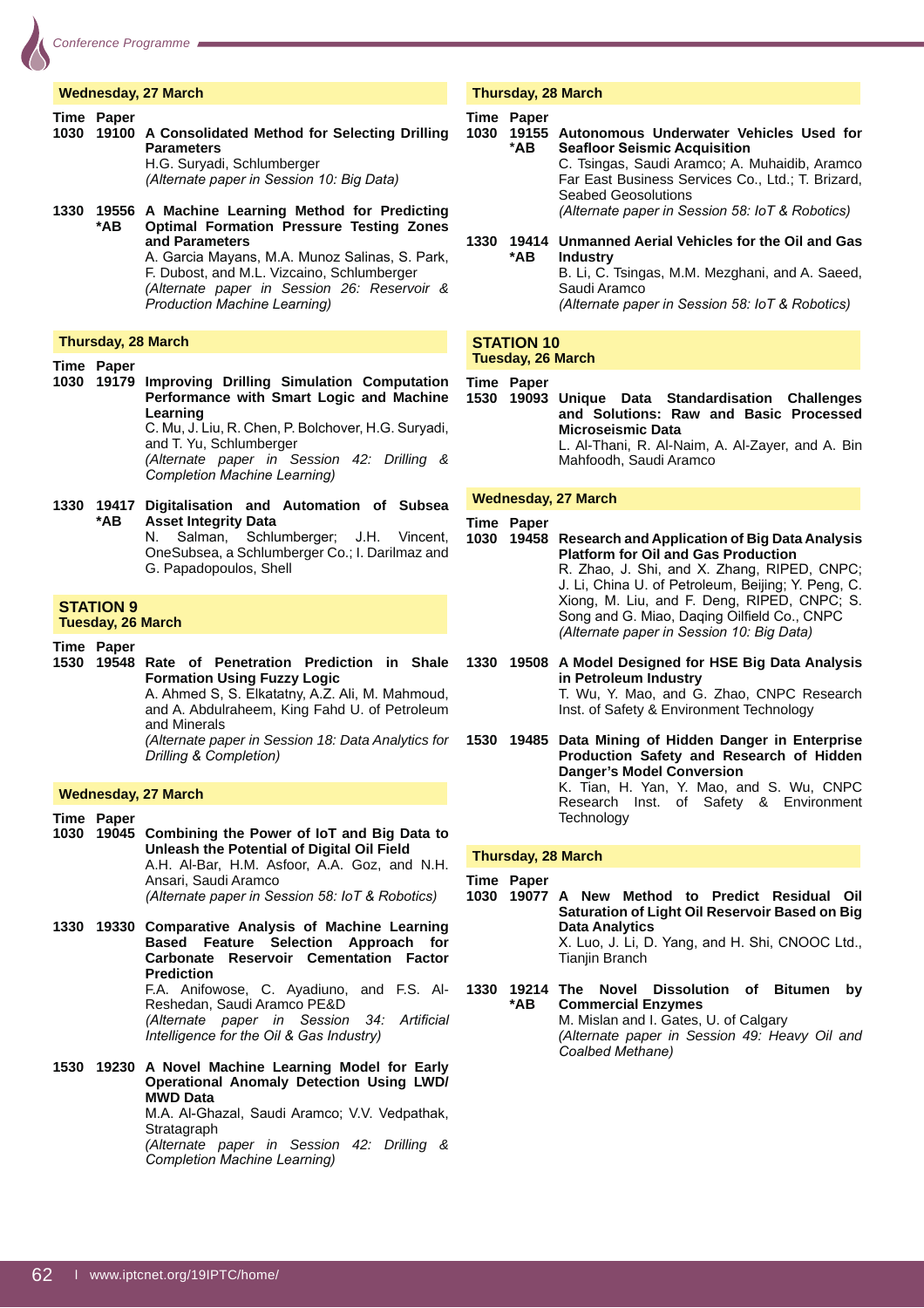#### **E&P GEOSCIENCES**

#### **STATION 11 Tuesday, 26 March**

- **Time Paper**
- **1530 19194 A Velocity Modelling Method of Converted Wave Pre-Stack Depth Migration and Its Application** B. Ning, D. Li, and J. Yang, BGP, CNPC

*(Alternate paper in Session 3: Full Wavefield Inversion & Velocity Model Building)* 

#### **Wednesday, 27 March**

**Time Paper** 

**1030 19279 Great Breakthroughs and Key Technologies in Exploration of Ordovician Deep Buried Hill in Northern Jizhong Depression** Y. Zhang, J. Tian, D. Yang, S. Chen, X. Liu, F. Hou,

R. Tian, and C. Zhang, CNPC Huabei Oilfield Co. *(Alternate paper in Session 20: Geological*   $Challenges)$ 

- **1330 19567 Numerical Simulation Study of Focused Borehole to Surface Electric Imaging** H. Hu, Z. Xiao, B. Zhao, Z. Yu, R. Zhu, and J. Liu, CNPC Logging Co. Ltd., Research Inst. of Logging Technology *(Alternate paper in Session 27: Borehole*  $\overline{Geophysics}$
- **1530 19278 A New Technique to Support Future Energy Exploration of Continental Sedimentary Basin: BWH Full-Frequency Fidelity and Amplitude Preserving Processing Technology**

Y. Bao, C. Wang, S. Chen, J. Wang, Z. Chen, J. Pei, and J. Wu, E&D Research Inst., PetroChina Daqing Oilfield Co. Ltd.

 *(Alternate paper in Session 35: Advances in*  **Seismic Acquisition & Processing)** 

#### **Thursday, 28 March**

#### **Time Paper**

**1030 19139 Study on the Brittleness Evaluation in the Naturally Fractured Carbonate Formation and Its Application in the Ordos Basin** X. Ma, PetroChina Changqing Oilfield Co.; J. Kao

and Z. Zhou, China U. of Petroleum, Beijing *(Alternate paper in Session 59: Geophysical*   $Reservoir Characterisation)$ 

#### **STATION 12 Tuesday, 26 March**

**Time Paper** 

**1530 19113 Accumulation Stages Division of Carbonate Hydrocarbon Pool in the Western Yingxiongling Area of Qaidam Basin** K. Wu, Y. Zhang, and S. Zhang, Research Inst. of

Exploration & Development of Qinghai Oil Field, CNPC

 *(Alternate paper in Session 4: Advanced*   $\overline{G}$ eological Concepts)

#### **Wednesday, 27 March**

#### **Time Paper**

**1030 19225 Improved Seismic Imaging with Multi-Azimuth PSDM Processing: A Case History South China Sea**

J. Liu, M. Zhong, Z. Fang, Z. Dan, and L. Sun, China Oilfield Services Ltd., CNOOC *(Alternate paper in Session 11: Seismic Imaging*   $&$ *Migration*)

**1330 19103 Seismic Acquisition of Walkaway VSP and Walk Around VSP in the Xihu Sag of East China Sea Basin**

Z. Xiong, Z. Jiang, and Y. Jiang, CNOOC Ltd., Shanghai Branch *(Alternate paper in Session 27: Borehole* 

 $Geophysics)$ 

**1530 19086 Application of the Broadband Seismic Acquisition in Huizhou Sag, Pearl River Mouth Basin, China** Z. Chen, D. Yang, W. Luo, and Y. Xu, CNOOC

China Ltd., Shenzhen Branch *(Alternate paper in Session 43: Seismic Inversion)* 

**Thursday, 28 March**

#### **Time Paper**

**1030 19329 The Application of High Frequency Resonance**  Based on MPD in the Identification of Oil and **Water Layer** P. Zhang, D. Hou, X. Ma, and Y. Wang, CNOOC Ltd., Tianjin Branch *(Alternate paper in Session 59: Geophysical*   $Reservoir Characterisation)$ 

**1330 19196 Insights into the Extra Heavy Oil Property and Oil Charging Combing Rock Pyrolysis Paramenters, Geochemistry Data and Seismic Multi-Attribute Transformation** B. Wang, C. Xu, K. Wu, R. Zhang, J. Deng, and N. Guo, CNOOC Ltd., Tianjin Branch *(Alternate paper in Session 60: Integrated*  **Reservoir Characterisation)** 

#### **STATION 13 Tuesday, 26 March**

**Time Paper 1530 19250 High Precision Velocity Model Building Technology for Gas Cloud Areas and Its**  Application in P Oilfield, Bohai Bay Basin W. Li, L. Liu, J. Wang, and X. Liu, CNOOC Ltd., Tianjin Branch *(Alternate paper in Session 3: Full Wavefield Inversion & Velocity Model Building)* 

#### **Wednesday, 27 March**

#### **Time Paper**

- **1030 19490 Study of Seismic Data Processing Techniques in Deepwater Slope** Q. Li, China Oilfield Services Ltd., CNOOC *(Alternate paper in Session 19: Advances in Time*   $Processing)$
- 1330 19540 Comprehensive Identification Technology **of Atypical Bright Spot Oil Reservoirs in Deepwater Area of Eastern South China Sea** Z. Li, J. Liu, Z. Zhang, Z. Chen, B. Liu, and N. Shi, CNOOC Ltd., Shenzhen Branch *(Alternate paper in Session 43: Seismic Inversion)*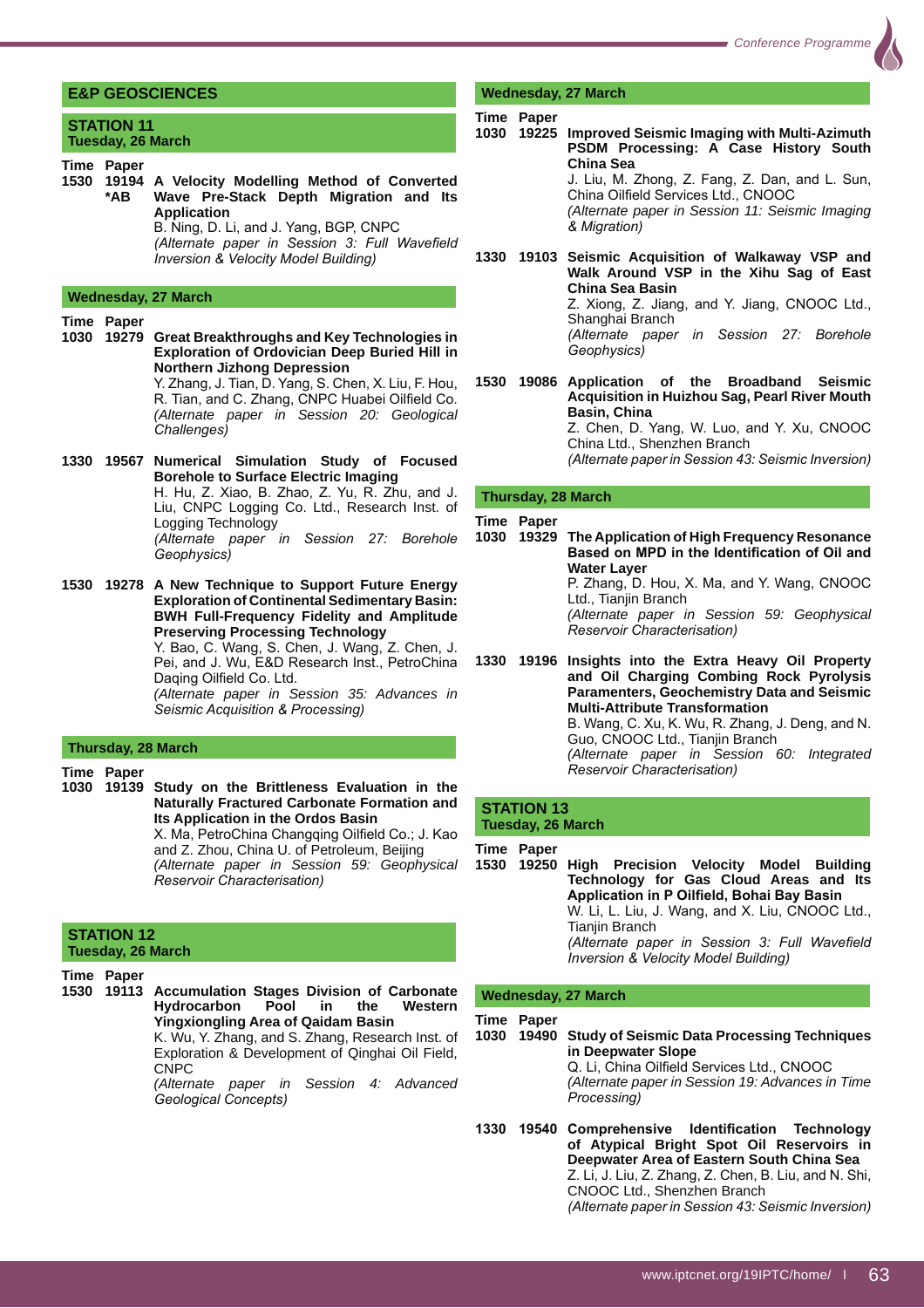

**1530 19157 Oil Detection Based on Layer Buried-Depth Corrected Elastic Inversion in Deepwater of the Pearl River Basin**

X. Liu, Z. Chen, H. Liu, and W. Zhang, CNOOC Ltd., Shenzhen Branch

*(Alternate paper in Session 43: Seismic Inversion)* 

#### **Thursday, 28 March**

#### **Time Paper**

**1030 19068 Dynamic Capillarity During the Water Flooding Process in Fractured Low Permeability Reservoirs** 

> Y. Li, and H. Li, Southwest Petroleum U.; S. Chen, U. of Calgary; Y. Lu, Southwest Petroleum U.; X. Li, U. of Calgary; H. Luo, C. Liu, and X. Cui, Southwest Petroleum U.

> *(Alternate paper in Session 52: Integrated Reservoir Modelling)*

**1330 19309 Structural Dip Estimation from Crossbedding on Borehole Images**

 G. Sultan, Schlumberger Services Asia Ltd.; W. Jibreel, Schlumberger Oilfield Services Libya Ltd. *(Alternate paper in Session 60: Integrated*   $R$ eservoir Characterisation)

#### **STATION 14 Tuesday, 26 March**

#### **Time Paper**

**1530 19372 Stratigraphic Forward Simulation of the Miocene Fan Delta in the South of Albert Basin, Uganda**

W. Xu, Y. Zhang, L. Fang, Z. Jing, J. Zou, and J. Liu, CNOOC Research Inst. Co., Ltd.

 *(Alternate paper in Session 4: Advanced*   $Geological Concepts$ 

#### **Wednesday, 27 March**

**Time Paper**

**1030 19475 Formation, Evolution and Dynamic Mechanism \*AB of Eastern Branch of the East African Rift System**

S. Jia, CNOOC Research Inst. Co., Ltd.  *(Alternate paper in Session 12: Structural Systems and Trap Analysis)* 

**1330 19212 Risk Management in Deepwater Exploration Well: Reduced Depth Uncertainty through Acquiring Seismic while Drilling**

 A. Purnomo, Kangean Energy Indonesia; T. Octaviani, G.A. Paterson, and I.T. Pasaribu, Schlumberger; R. Mori, MCX Asia; A. Ahmed, Schlumberger; K. Akama, Japex; M.F. Aini, Schlumberger  *(Alternate paper in Session 28: Geophysical*   $Challenges)$ 

**1530 19171 Accurate Original Resistivity Inversion in a Heterogeneous Thick Flooded Reservoir through Electrical Interpretation Unit Classification** H. Liu, J. Xu, Y. Cui, Z. Lv, and X. Shi, CNOOC Ltd., Tianjin Branch  *(Alternate paper in Session 44: Geological*   $R$ eservoir Characterisation)

#### **Thursday, 28 March**

#### **Time Paper**

- **1030 19298 Reactive Transport Modelling to Study Local \*AB Mesogenetic Dissolution in Carbonate and Sandstone Reservoirs Induced by Natural Gas Acidic Components** G. Zhang, Chengdu U. of Technology and Indiana U.; P. Lu, Indiana U.; E. Sonnenthal, Lawrence Berkeley National Laboratory; C. Zhu, Indiana U.  *(Alternate paper in Session 52: Integrated*   $Reservoir Modelling)$
- **1330 19122 Study on the "Incised-Channel" Lithologic \*AB Traps in Neogene in Enping Sag, Pearl River Mouth Basin** Z. Li, L. Ding, X. Zhang, X. Li, X. Zhang, and S. Zhang, CNOOC Ltd., Shenzhen Branch

#### **STATION 15 Tuesday, 26 March**

# **Time Paper**

**1530 19477 The Effect of High-Geothermal Field on the Diagenesis and Pore Evolution of Sandstone Reservoirs in Baiyun Sag, Pearl River Mouth Basin** Y. Ma, CNOOC Ltd., Shenzhen Branch *(Alternate paper in Session 4: Advanced* 

**Geological Concepts)** 

#### **Wednesday, 27 March**

#### **Time Paper**

**1030 19101 Salt Tectonic Control on the Subsalt Petroleum \*AB System in the Ultradeep Layer of the Kuqa Fold-Thrust Belt in Northwestern China** Y. Neng, China U. of Petroleum, Beijing at Karamay; Y. Li and Y. Tang, PetroChina Tarim Oilfield Co. *(Alternate paper in Session 12: Structural Systems and Trap Analysis)* 

**1330 19266 Cohesive Approach for High-Resolution Seismic Using Inversion & Imaging in Malaysian Carbonate Field** Y. Bashir, A. Babasafari, A. Biswas, R. Hamidi, and S. Moussavi Alashloo, U. Teknologi PETRONAS; H. Tariq Janjuah, American U. of Beirut; D. Prasad Ghosh and W. Chow, U. Teknologi PETRONAS *(Alternate paper in Session 28: Geophysical*   $Challenges)$ 

**1530 19127 Separation and Imaging of Diffraction Energy \*AB Towards Improved Interpretation of Small Size Geological Features** R. Alai and M. Mokhtar, PETRONAS Carigali Sdn.

Bhd.; Y. Guo, J. Wang, and P. Wardaya, CGG; R. Pratama and H. Haryanto, PETRONAS Carigali Indonesia Operation

 *(Alternate paper in Session 11: Seismic Imaging*   $&$  *Migration*)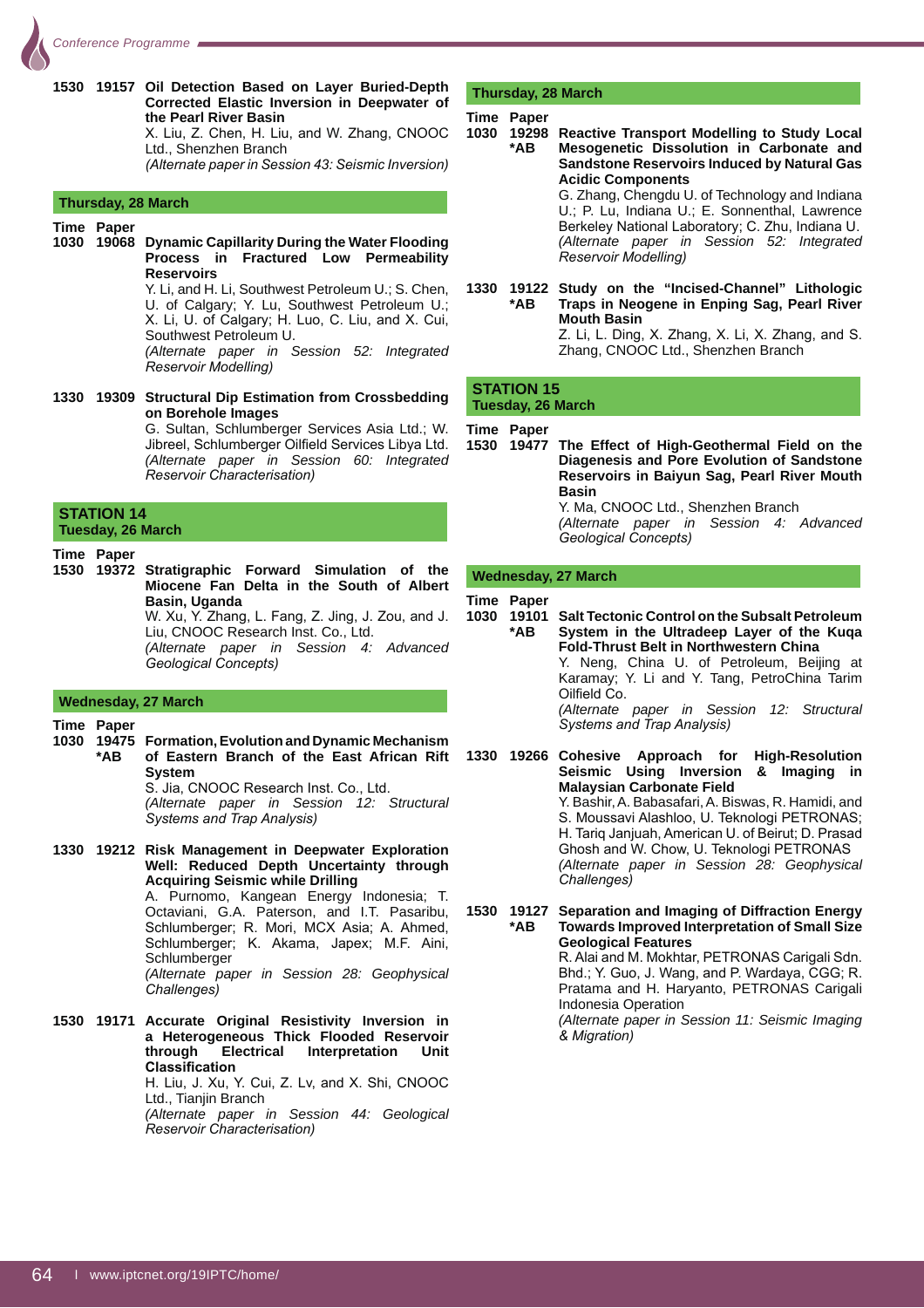**Thursday, 28 March**

#### **Time Paper**

**1030 19445 Fracture Network Mapping Using Integrated Micro-Seismic Events Inverse with Rate-Transient Analysis**

 W. Wang, K. Zhang, and Y. Su, China U. of Petroleum (East China); M. Tang, PetroChina Oil & Gas Technology Research Inst. of Changqing Oil Field; Q. Zhang, China U. of Geosciences (Wuhan); G. Sheng, China U. of Petroleum (East China)

 *(Alternate paper in Session 59: Geophysical Reservoir Characterisation)* 

**1330 19352 Advanced Meandering Fluvial Reservoir Characterisation for Static Model Improvement** H.H. Ismail, C. Lew, and M.R. Muhammad Som, PETRONAS Research Sdn. Bhd.; M.F. Abdul Kadir and M.R. Ahmad Tajuddin, Energy Quest Sdn. Bhd. *(Alternate paper in Session 67: Geological* 

**Reservoir Modelling)** 

#### **STATION 16 Tuesday, 26 March**

**Time Paper** 

**1530 19398 Reviving a Mature Basin through High-End Imaging Technology** K. Zhao, M. Burke, X. Li, S. Birdus, A. Artemov, J. Zhou, and N. Mudge, CGG *(Alternate paper in Session 3: Full Wavefield* 

*Inversion & Velocity Model Building)* 

#### **Wednesday, 27 March**

#### **Time Paper**

- **1030 19273 Time-Frequency Analysis of Seismic Data \*AB Using a Specialised Curvelet Transform** S. Tyson, U. Teknologi Brunei; J. Wang and Z. Li, China U. of Petroleum (East China); L. Gross, U. of Queensland *(Alternate paper in Session 19: Advances in Time*   $Processing)$
- **1330 19076 Enhancing Velocity Model for Gas-Cloud Using First Break Travel Time Tomography Full Waveform Inversion** S. Prajapati and D. Ghosh, U. Teknologi PETRONAS *(Alternate paper in Session 28: Geophysical*   $\dot{C}$ *hallenges*)
- **1530 19301 An Equivalent Media Theory for Reservoir Characterisation** S. Prajapati and D. Ghosh, U. Teknologi **PETRONAS** *(Alternate paper in Session 51: Rock Physics)*

#### **Thursday, 28 March**

**Time Paper**

**1030 19544 Seismic Attribute Feasibility Study for Fault and Fracture Analysis and Integration with Spectral Decomposition: Application in Sarawak Basin** R. Hamidi and D. Ghosh, U. Teknologi PETRONAS  *(Alternate paper in Session 59: Geophysical* 

 $Reservoir Characterisation)$ 

**1330 19339 Effect of Layered Induced Anisotropy in \*AB Seismic Reservoir Characterisation** A. Babasafari, D.P. Ghosh, A. Salim, S. Moussavi Alashloo, and Y. Bashir, U. Teknologi PETRONAS

 *(Alternate paper in Session 66: Geophysical*  **Reservoir Modelling)** 

# **STATION 17**

#### **Wednesday, 27 March**

**Time Paper**

**1030 19283 New Findings Source Rock Potential: Case Study West Natuna Basin, MA Block through Geochemistry Analysis and Hydrocarbon to Source Correlation** M. Arisandy, M. Mazied, B. Permana Putra, E.

Yogapurana, and J. B Mohd Idris, PETRONAS Carigali Indonesia Operations; H. Darmawan, PETRONAS Carigali Sdn. Bhd.

 *(Alternate paper in Session 20: Geological*   $Challenges)$ 

**1330 19320 Bioclastic Limestone Reservoir**  Characterisation of an Oilfield in the Middle **East**

 T. Lin, N. Wang, W. Wang, N. Li, S. Yang, Y. Liu, J. Dong, Q. Zhang, and R. Guo, RIPED, CNPC *(Alternate paper in Session 44: Geological Reservoir Characterisation)* 

**1530 19228 Comprehensive Seismic Data Conditioning of the Bioclastic Limestone in the Middle East** T. Lin, X. Wang, and J. Dong, RIPED, PetroChina *(Alternate paper in Session 43: Seismic Inversion)* 

#### **Thursday, 28 March**

**Time Paper**

- **1030 19199 Calibration of Forward Depositional \*AB Models with Well Log Data Based on Advanced Bayesian Optimisation Methodology** Y. Li, Beijing Research Center, Saudi Aramco; M.M. Mezghani, Saudi Aramco EXPEC ARC *(Alternate paper in Session 67: Geological*   $R$ eservoir Modelling)
- **1330 19503 Seismic Facies Recognition and Stratigraphic Traps Characterisation Based on Neural Network** S. Zhang, Y. Xu, M.A. Abu-Ali, and M. Teng, Saudi Aramco

 *(Alternate paper in Session 66: Geophysical*   $Reservoir Modelling)$ 

# **STATION 18 Tuesday, 26 March**

**Time Paper 1530 19285 Improving Imaging and Inversion through Least-Squares Q-Kirchhoff APSDM: A Case Study from Offshore China**  C. Jiao, J. Yao, K. Teng, and B. Hung, CGG; J. Lee, SK Innovation; H. Feng, CNOOC *(Alternate paper in Session 11: Seismic Imaging*   $\&$  Migration)

# **Wednesday, 27 March**

| Time Paper<br>*AR | 1030 19522 Walkaway VSP Velocity Estimation Using<br><b>Nonlinear Inversion Framework</b> |  |
|-------------------|-------------------------------------------------------------------------------------------|--|
|                   | A. Al-Ramadhan and A.A. Al-Dawood, Saudi<br>Aramco                                        |  |
|                   | (Alternate paper in Session 27: Borehole<br>Geophysics)                                   |  |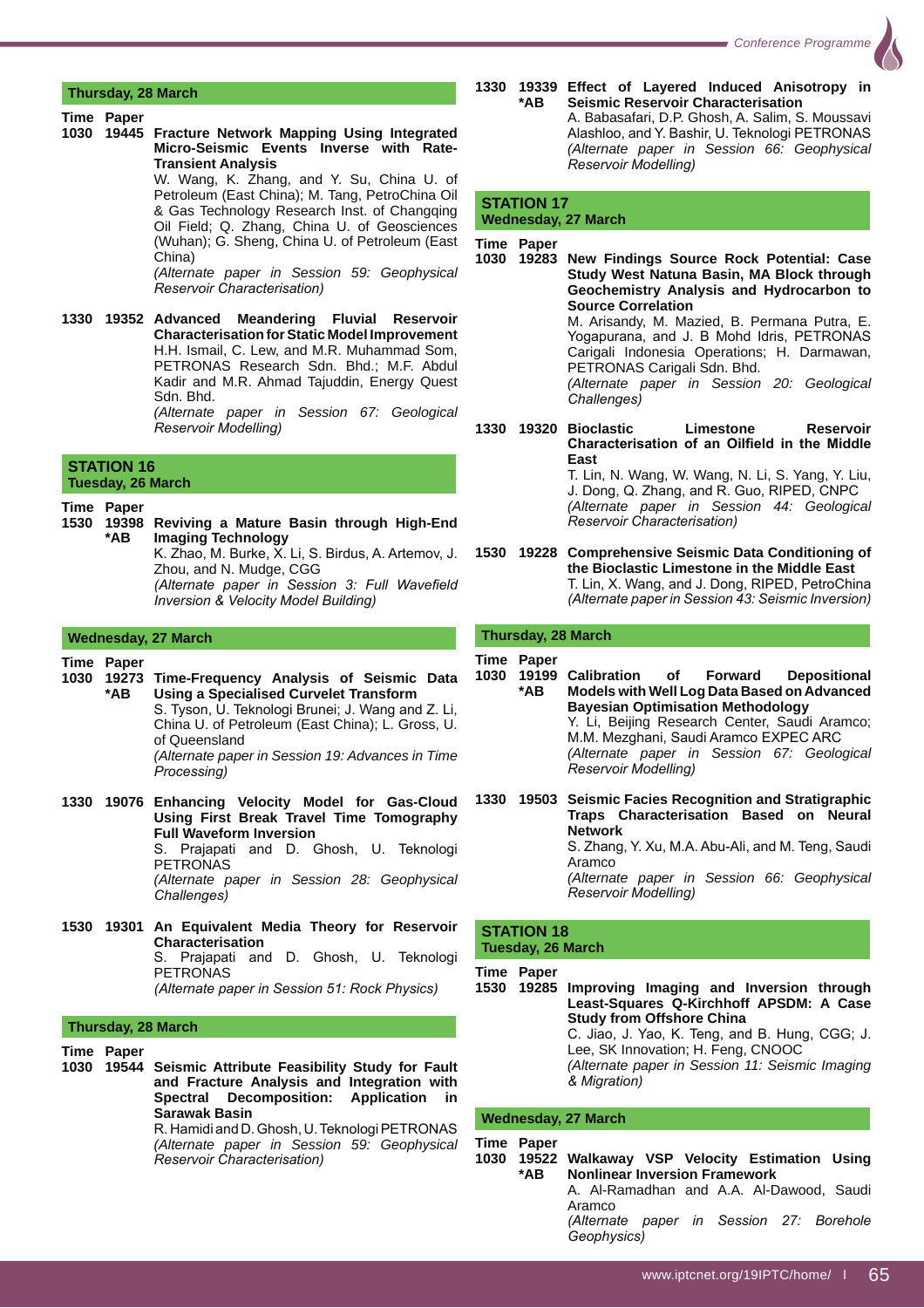

**1330 19424 Borehole Electromagnetic Technique for Reservoir Imaging and Monitoring from Uncased Sections of a Well Using Adjacent Casings as Receiver Antennas** A.R. Sena, Saudi Aramco PE&D *(Alternate paper in Session 27: Borehole*  $Geophysics)$ 

**1530 19296 Drillcam: A Fully Integrated Real-Time System \*AB to Image and Predict Ahead and Around the Bit**

> E. Al-Hemvari and P. Golikov. EXPEC Advanced Research Center, Saudi Aramco; A. Al-Muhaidib and Y. Liu, Beijing Research Center, Saudi Aramco Asia *(Alternate paper in Session 27: Borehole*

 $\overline{Geophysics}$ 

#### **Thursday, 28 March**

#### **Time Paper**

**1330 19059 Strategic R&D Pillars of Electromagnetic \*AB Methods for Reservoir Mapping and Monitoring** A.F. Marsala, Saudi Aramco

 *(Alternate paper in Session 66: Geophysical Reservoir Modelling)* 

#### **STATION 19 Tuesday, 26 March**

**Time Paper**

**1530 19325 An Integrated Stratigraphic Modelling \*AB Approach to Understanding Tectono- Sedimentary Systems in Exploration Frontier Area** X. Wang, Aramco Asia Beijing Research Center;

M.M. Mezghani, Saudi Aramco

 *(Alternate paper in Session 4: Advanced*   $Geological Concepts$ 

#### **Wednesday, 27 March**

#### **Time Paper**

**1030 19476 Timing and Mechanism of Salt Movement in \*AB the Northern Red Sea**

H. Al-Daif, Saudi Aramco; A. Afifi, King Abdullah U. of Science and Technology *(Alternate paper in Session 12: Structural <i>Systems and Trap Analysis*)

- **1330 19188 A Seismic Insight to the Root Cause of Drilling \*AB Challenges in the Triassic Section in the Central Area of Saudi Arabia** M. Alabbad, A. Muslem, R. Lubbe, Y. Hu, and M. Alawi, Saudi Aramco *(Alternate paper in Session 28: Geophysical*   $Challenges)$
- **1530 19200 Subsurface Stratigraphy Problem Resolved \*AB from Outcrop Stratigraphy: A Case Study from the Late Jurassic Hanifa Formation, Saudi Arabia** M. Fallatah, Saudi Aramco *(Alternate paper in Session 44: Geological*   $Reservoir Characterisation)$

#### **Thursday, 28 March**

**Time Paper**

**1030 19545 Predicting Porosity via Optimised Rock \*AB Physics Models** M. Bin Gubair, A. Ramadan and C. Ayadiuno, Saudi Aramco *(Alternate paper in Session 51: Rock Physics)* 

**1330 19429 Facies Probabilities Driven by Seismic as a \*AB Training Image** S. Khattab and F. Al-Awam, Saudi Aramco *(Alternate paper in Session 67: Geological*   $Reservoir Modelling)$ 

#### **STATION 20 Tuesday, 26 March**

#### **Time Paper**

**1530 19270 Estimating Anisotropic Parameters via Joint \*AB Migration Inversion** A. Al-Shuhail, Saudi Aramco *(Alternate paper in Session 11: Seismic Imaging*   $&$ *Migration*)

#### **Wednesday, 27 March**

#### **Time Paper**

**1030 19054 Scholte Wave Attenuation with Polarisation \*AB Filtering Using Pressure and Vertical Geophone Sensors** M.S. Diallo and M. Al-Marzooq, Saudi Aramco

 *(Alternate paper in Session 19: Advances in Time*   $Processina)$ 

**1330 19287 Pre-Drill and Real-Time Mitigation of Drilling \*AB Risks Associated with Allochthonous Rafts and Evaporite Mélanges in the Red Sea** J.P. Brown, R.C. Sierraalta, K. Ghazi, and A.H. Zaher, Saudi Aramco *(Alternate paper in Session 36: Integration*   $\emph{Challenges}$ 

**1530 19497 2D Sparse Radon Data Reconstruction \*AB** M. Al-Bannagi, Saudi Aramco; D. Verschuur, Delft U. of Technology *(Alternate paper in Session 35: Advances in*  **Seismic Acquisition & Processing)** 

#### **Thursday, 28 March**

#### **Time Paper**

**1030 19163 Connected Reservoir Regions Map Created from Time-Lapse Pressure Data Shows Similarity to Other Reservoir Quality Maps in a Heterogeneous Carbonate Reservoir** B. Kayode, M.R. Yaacob, and F. Abdullah, Saudi

Aramco *(Alternate paper in Session 60: Integrated*   $Reservoir Characterisation)$ 

**1330 19183 Forward Integration of Dynamic Data into**  3-D Static Modelling Significantly Improves **Reservoir Characterisation** B. Kayode, O. Meza, N. Quintero, and S. Al-Dossary, Saudi Aramco *(Alternate paper in Session 67: Geological*  **Reservoir Modelling)** 

#### **STATION 21 Tuesday, 26 March**

**Time Paper**

**1530 19569 Signal to Noise Ratio Enhancement Using Empirical Wavelet Transform** W.Y. Lee, R. Hamidi, D.P. Ghosh, and M.H. Musa, U. Teknologi PETRONAS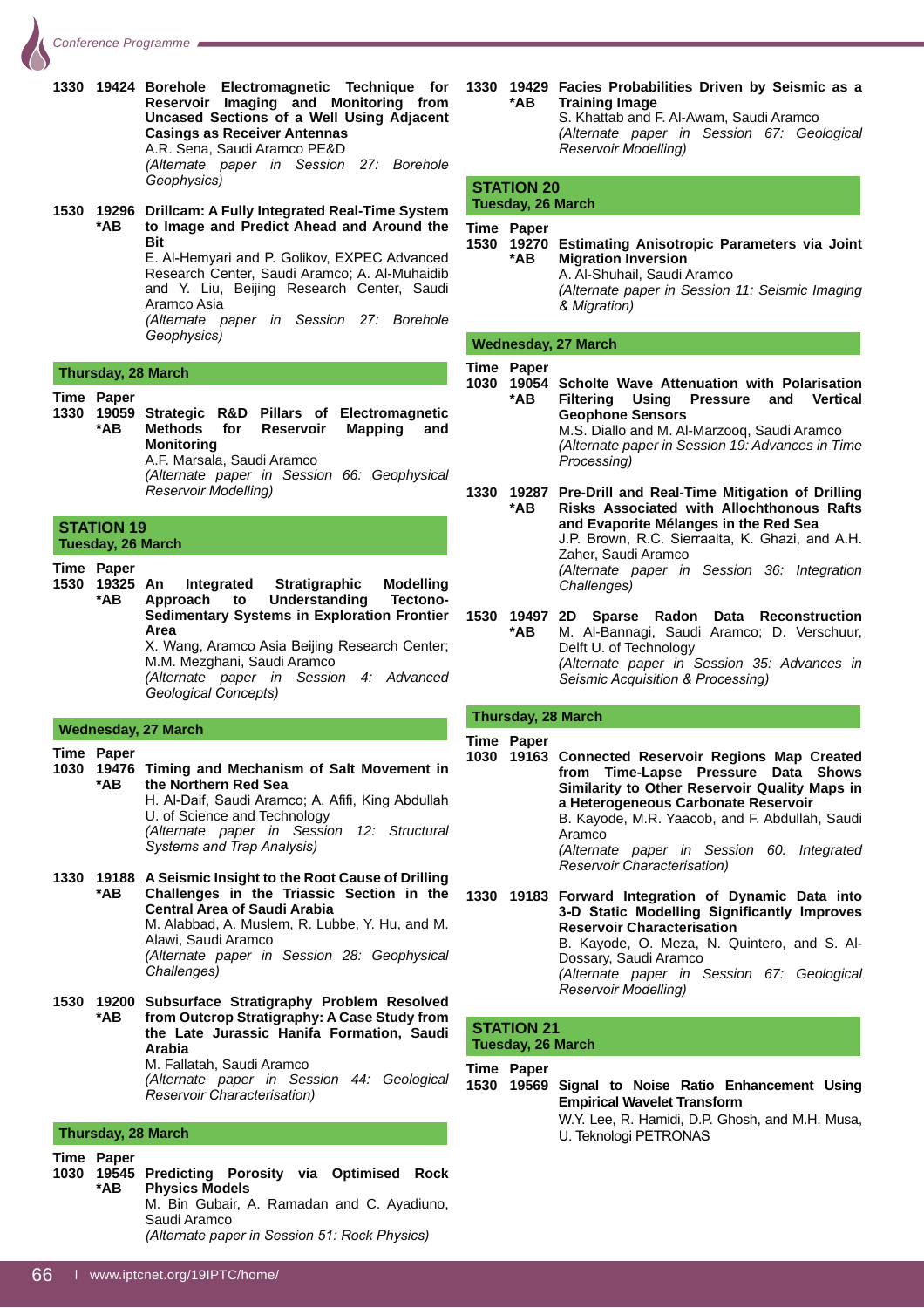

#### **Wednesday, 27 March**

- **Time Paper 1030 19535 VSP Inversion of Azimuthal Velocity Variations \*AB for Seismic Anisotropy** K. Al Dulaijan, Saudi Aramco *(Alternate paper in Session 19: Advances in Time*   $Processing)$
- **1330 19345 A Case Study Identifying Optimal Well \*AB Placement for a Stratigraphic Reservoir Truncation Play with Limited Geophysical and Offset Well Data** Y. Al-Sharhan, D. Mackertich, M. Teng, and S. Black, Saudi Aramco *(Alternate paper in Session 36: Integration*   $\hat{C}$ *hallenges*)
- **1530 19221 Calibrated Natural State Model in Sorik Marapi Geothermal Field, Indonesia** S. Mulyani, Schlumberger; Z. Sarmiento, KS Orka; V. Chandra, R. Hendry, S. Nasution, and R. Hidayat, Sorik Marapi Geothermal Power; Jhonny, P. Puspa Sari, and D. Juandi, **Schlumberger**  *(Alternate paper in Session 52: Integrated*   $Reservoir Modelling)$

#### **Thursday, 28 March**

#### **Time Paper**

- **1030 19505 Application of Seismic AVAZ Ratio Method for Reservoir Fracture Characterisation**  M. Zagzoog, M.A. Hussain, and A. Suleiman, Saudi Aramco *(Alternate paper in Session 51: Rock Physics)*
- **1330 19096 Modelling Early Carbonate Diagenesis for \*AB Reservoir Quality Prediction: Constitutive Relations from Recent Marine Sediments** S. Zhang, Aramco Services Co., Aramco Research Center – Houston; P. Lu, Saudi Aramco EXPEC ARC

 *(Alternate paper in Session 67: Geological Reservoir Modelling)* 

#### **STATION 22 Tuesday, 26 March**

**Time Paper**

**1530 19062 Enhanced Complex Overburden Modelling \*AB and Imaging through Early Inclusion of Full- Waveform Inversion in the Model Building Process, North West Shelf, Australia**

 L. Zhang, H. Trihutomo, Y. Gong, B. Lim, and A. Karvelas, WesternGeco, Schlumberger

*(Alternate paper in Session 3: Full Wavefield Inversion & Velocity Model Building)* 

#### **Wednesday, 27 March**

**Time Paper** 1030 19302 Identification and Analogy of Carbonate

**Geometries between Offshore Indus Basin in Pakistan and Proven Carbonate Play**  M.H. Khan, Independent; T. Maqsood, Tullow Pakistan; T.M. Jaswal, Pakistan Oilfields Ltd.; M. Mujahid, Spec energy DMCC; M.S. Malik, Qatar Petroleum; E.F. Jadoon, United Energy Pakistan; U.L. Hakeem, Qatar Petroleum

 *(Alternate paper in Session 20: Geological*   $Challenges)$ 

- **1330 19527 Control of Pore Types and Fracture Intensity on the P-Wave Velocity of Carbonate Rocks** A.J. Abdimutalib and O.M. Abdullatif, King Fahd U. of Petroleum and Minerals *(Alternate paper in Session 36: Integration*   $Challen$ *as*)
- **1530 19402 A New Way to Regularise Full Azimuth 3D Data**  while Preserving Its Azimuthal Attributes R. Li, Schlumberger; M. Zheng, J. Qiu, P. Huang, and H. An, PetroChina Southwest Weiyuandong Shale Gas Operating Co.; X. Ji and R. Zeng, Schlumberger *(Alternate paper in Session 35: Advances in*  **Seismic Acquisition & Processing)**

#### **Thursday, 28 March**

#### **Time Paper**

- 1030 19560 Factors Influencing Elastic Properties on **Carbonate Rocks, Lessons Learnt from Two Case Studies and from Simulation Results** F. Hong, Total; F. Bastide, Modis; O. Zerhouni, Ecole Polytechnique; C. Planteblat, Modis *(Alternate paper in Session 51: Rock Physics)*
- **1330 19166 Automatic Statics and Residual Statics \*AB Correction with Low-Rank Approximation** A.M. Alfaraj, U. of British Columbia; R. Kumar, DownUnder Geosolutions; F.J. Herrmann, Georgia Inst. of Technology (Alternate paper in Session 35: Advances in Seismic Acquisition & Processing)

# **RESERVOIR**

**STATION 23 Tuesday, 26 March**

**Time Paper**

**1530 19419 Complex Resistivity Responses Explained Using LWD Laterolog Curves and Images, LWD Propagation Resistivity and Wireline Dielectric Measurement** L. Guan, X. Wang, and D. Xiao, CNOOC Ltd., Shenzhen Branch; Y.H. Shim, D.C. Maggs, C.J. Maeso, F. Legendre, R. Leech, and C.W. Qu,

Schlumberger *(Alternate paper in Session 5: Reservoir Evaluation and Monitoring: Recent Advancement)* 

#### **Wednesday, 27 March**

**Time Paper**

**1030 19472 Reservoir Fluid Geodynamics, a New Way to Evaluate the Reservoir Connectivity and Crude Oil Alteration with Late Gas Charge** L. Chen, Schlumberger; Y. Gan, CNOOC; B. Gao, J. Chen, J.A. Canas, R.R. Jackson, J. El Khoury, and O.C. Mullins, Schlumberger *(Alternate paper in Session 5: Reservoir*   $E$ Valuation and Monitoring: Recent Advancement)

**1330 19043 Advanced Vertical Interference Test Modelling by Considering Petrophysical and Image Based Rock Typing for a Better Kv Estimation in a Heterogeneous Reservoir: A New Workflow** 

 A. Kumar, S.S. Batshas, G. Nagaraj, S. Nahar, S. Singh, and C. Chatterjee, Schlumberger *(Alternate paper in Session 5: Reservoir Evaluation and Monitoring: Recent Advancement)*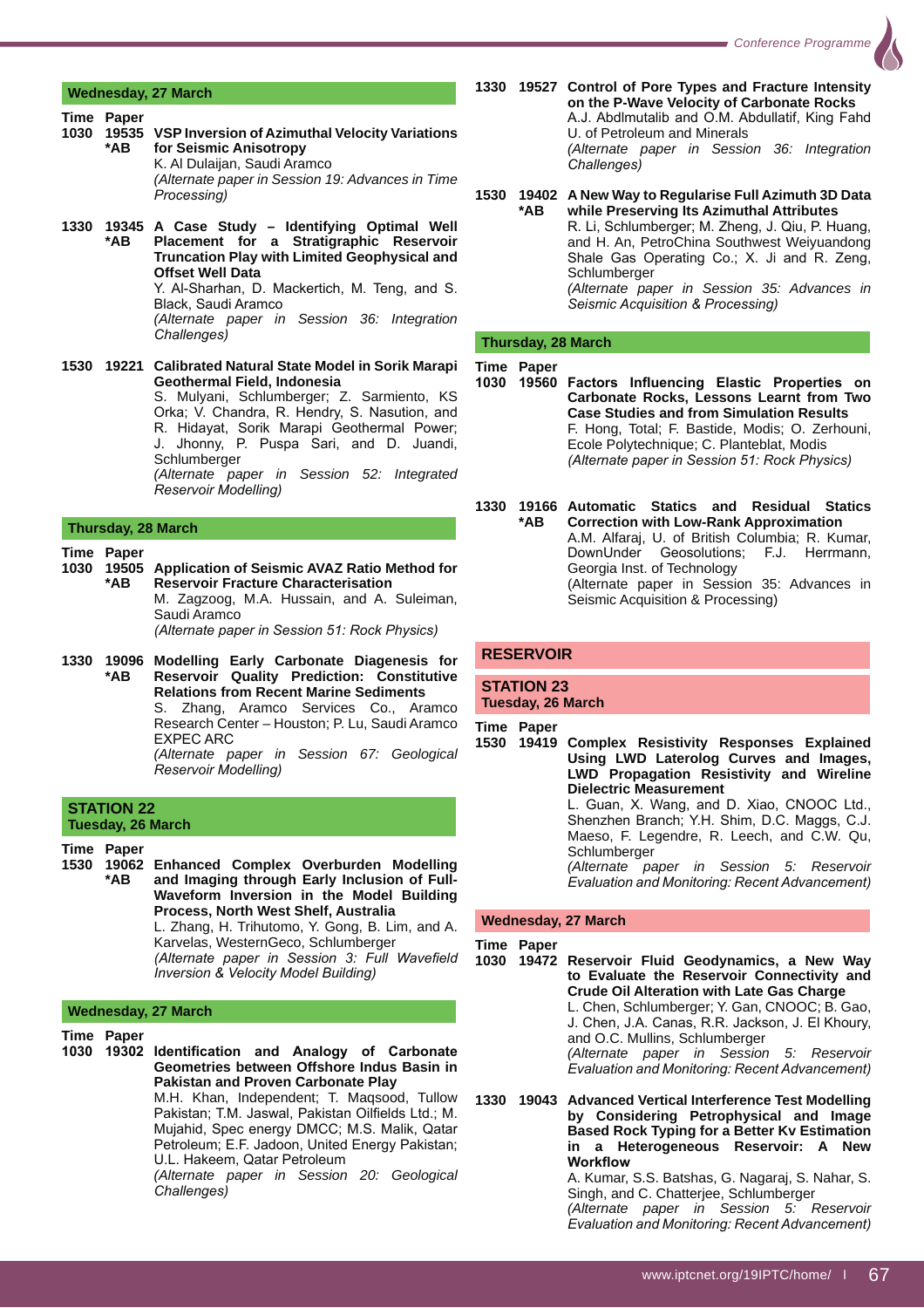**1530 19369 Innovative Mini-DST and Production Evaluation Approach at Challenging HPHT Condition for KeShen Tight Gas Reservoir, a Case Study at Tarim Basin** S. Shuai, X. Zhang, T. Ma, Y. Zhao, and Q. Guo,

PetroChina Tarim Oilfield Co.; J. Chen, Z. Fan, B. Bi, and L. Yang, Schlumberger

 *(Alternate paper in Session 5: Reservoir Evaluation and Monitoring: Recent Advancement)* 

#### **Thursday, 28 March**

#### **Time Paper**

1030 19131 Optimising Hardware & Workflow to Maximise **Formation Fluid Scanning & Sampling While Drilling Success in Unconsolidated Formations**

 I. De Santo, M. Turner, Y. Blanco, S.H. Paul, S.A. Haq, and V. Agarwal, Schlumberger

 *(Alternate paper in Session 45: Formation Evaluation: Integrated Studies and Workflows)* 

1330 19442 Effective Igneous Reservoir Identification and **Controlling Factor Analysis in Eastern Sag of Liaohe Depression, China**

Z. Hu, PetroChina Liaohe Oilfield Co.; S. Zhang, PetroChina Qinghai Oilfield Co.; F. Wu, X. Liu, J. Wu, S. Li, Y. Wang, X. Zhao, and H. Zhao, **Schlumberger** 

 *(Alternate paper in Session 53: Formation Evaluation: Field Case Studies)* 

#### **STATION 24 Tuesday, 26 March**

#### **Time Paper**

**1530 19063 Factors Affecting Water Alternating Hydrocarbon Gas Miscible Flooding in a Low Permeability Reservoir**

J. Dong, S. Wu, G. Xing, T. Fan, H. Li, and B. Wang, RIPED, CNPC

 *(Alternate paper in Session 29: Advancement and*  Application of IOR/EOR)

#### **Wednesday, 27 March**

#### **Time Paper**

**1030 19133 Investigation of Anhydrite Dissolution as**  a Potential Low Salinity Waterflooding **Mechanism Using Carbonate Reservoir Rocks** T. Uetani, H. Kaido, and H. Yonebayashi, INPEX **Corp.** 

 *(Alternate paper in Session 29: Advancement and*  Application of IOR/EOR)

- **1330 19129 Disclose Hidden Hydrocarbon (HC) Reserves from Additional Zone of Interest (AZIs) Using dT LogR Method in Lunar Field, Gulf of Thailand**<br>P. Kamkong, P. Kamkong, T. Karnjanamuntana, W. Prungkwanmuang, J. Yingyuen, D. Oatwaree, N. Amornpiyapong, P. Khositchaisri, V. Tivayanonda, D. Wongsuvapich, and S. Tongsuk, PTTEP  *(Alternate paper in Session 53: Formation Evaluation: Field Case Studies)*
- **1530 19097 Effect of Pore Pressure Depletion on Wellbore Stability and Hydraulic Fracturing in Sandstone Reservoir** M. Al-Dossary and O. Hamid, Saudi Aramco; S. Elkatatny, King Fahd U. of Petroleum & Minerals *(Alternate paper in Session 45: Formation Evaluation: Integrated Studies and Workflows)*

#### **Thursday, 28 March**

#### **Time Paper**

**1030 19218 Reviving Idle Wells and Unlocking Potential Production Gain in Offshore Sarawak through Exposing BCO-LRLC Opportunities** M. C A Razak, M. Kamarul Zaman, A. Ali, J. M Shah, M. Sakdilah, and M. Md Zainuri, PETRONAS *(Alternate paper in Session 53: Formation Evaluation: Field Case Studies)* 

**1330 19518 From Molecules to Barrels: A Case Study**  on Redefining Hydrocarbon Spectrum and **DNA Tracing through Gas-Chromatograph Fingerprinting** S. Zulkipli and N.B. Harun, PETRONAS Carigali Sdn. Bhd. *(Alternate paper in Session 53: Formation Evaluation: Field Case Studies)* 

# **STATION 25**

#### **Tuesday, 26 March**

**Time Paper**

**1530 19170 Development of a New Parallel Polymer Flooding Simulator for Conventional and Naturally Fractured Reservoirs** H. Liu, Z. Chen, L. Shen, and H. Zhong, U. of Calgary; H. Liu, AMSS, Chinese Academy of Sciences; B. Yang and D. Ji, U. of Calgary; Z. Zhu, China U. of Petroleum, Beijing; J. Zhan, Xi'an Shiyou U. *(Alternate paper in Session 13: Advances in*   $R$ eservoir Simulation)

#### **Wednesday, 27 March**

#### **Time Paper**

**1030 19152 The Fracture Network Inversion Based on Gas Production Profile** 

> L. Mi, China U. of Petroleum, Beijing; B. Yan, Texas A&M U.; Q. Liu, China U. of Petroleum, Beijing; Z. Ren, Xi'an Shiyou U. *(Alternate paper in Session 13: Advances in Reservoir Simulation)*

**1330 19048 An Experimental Study of the Dynamic Mass Transfer Process During Carbonated Water Injection**

> J. Zou, X. Liao, X. Zhao, Z. Chen, L. Mu, H. Chu, and J. Wu, China U. of Petroleum, Beijing; Z. Zhang, Shaanxi Yanchang Petroleum (Group) Co., Ltd.

> *(Alternate paper in Session 29: Advancement and*  Application of IOR/EOR)

**1530 19140 Integrated Study of Shear Wave and Resistivity Anisotropy in an Inclined Well Providing Insight to the Geomechanical Model** S. Das, Baker Hughes,a GE company; T. Zhang and V. Vevakanandan, Sabah Shell Petroleum Co. Ltd.; M. Abd Rahim, Sarawak Shell Bhd. *(Alternate paper in Session 45: Formation Evaluation: Integrated Studies and Workflows)* 

#### **Thursday, 28 March**

**Time Paper**

**1030 19514 Capillary Pressure Corrections, Quality Control and Curve Fitting Workflow**  N.I. Al-Bulushi, G. Kraishan, and G. Hursan, Saudi Aramco *(Alternate paper in Session 45: Formation Evaluation: Integrated Studies and Workflows)*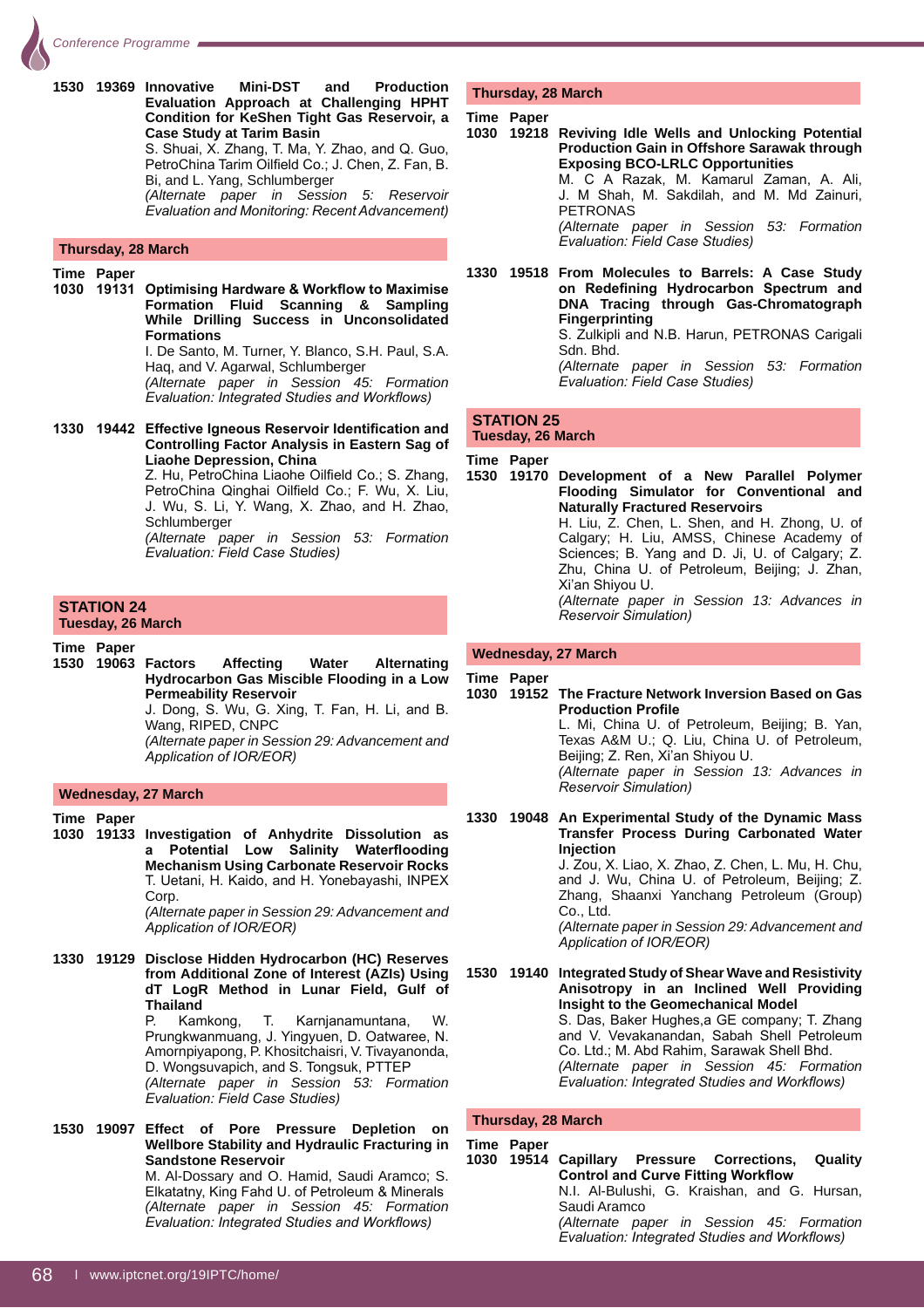**1330 19297 Pressure Transient Behavior for Alternating Polymer Flooding in a Three-Zone Composite Reservoir**

X. Kang, Y. Zeng, J. Zhang, E. Tang, and Z. Wei, CNOOC; S. Cheng, China U. of Petroleum, **Beijing** 

 (Alternate paper in Session 53: Formation Evaluation: Field Case Studies)

#### **INTEGRATED GEOSCIENCE/ENGINEERING**

#### **STATION 26 Tuesday, 26 March**

#### **Time Paper**

1530 19501 Refining History Matching Quality through **Various Data Acquisition Campaign for a Major Waterflood Reservoir to Unleash Its Maximum Recovery Potential: A Case Study** I. Jamaludin, D. Mandal, D. Arsanti, I. Dzulkifli, N.A. Zakaria, S. Mohamad Salleh, S. Ahmad Hawari, and M. Mohd Azkah, PETRONAS Carigali Sdn. Bhd. *(Alternate paper in Session 61: Reservoir Management: Uncertainty Assessment)* 

#### **Wednesday, 27 March**

- **Time Paper 1030 19142 Improved Estimation and Forecast through Model Error Estimation - Norne Field Example** M. Lu and Y. Chen, Total E&P UK Ltd. *(Alternate paper in Session 61: Reservoir Management: Uncertainty Assessment)*
- **1330 19314 A Hierarchical Multiscale Framework for History Matching and Optimal Well Placement for a HPHT Fractured Gas Reservoir, Tarim Basin, China**

 H. Chen, C. Yang, and A. Datta-Gupta, Texas A&M U.; J. Zhang, L. Chen, L. Liu, and B. Chen, PetroChina Tarim Oil Field Co.; X. Cui and F. Shi, Optimization Petroleum Technology, Inc.; A. Bahar, Kelkar and Associates, Inc.

 *(Alternate paper in Session 37: Integrated Reservoir Management for Challenging*   $Environments)$ 

**1530 19158 Integrating Effective Services into MRC Technology to Rejuvenate Mature Reservoir with Low Permeability and Low Resistivity** F. Li, Southwest Petroleum U.; X. Xie, L. Huang, and L. Zhou, CNOOC Ltd., Shenzhen Branch; B. Chang, C. Wang, F. Wang, and C. He, Schlumberger *(Alternate paper in Session 37: Integrated Reservoir Management for Challenging*   $E$ *nvironments*)

#### **Thursday, 28 March**

**Time Paper 1030 19507 Heterogeneity and Relative Permeability Role in Primary Drainage: From Lateral to Vertical Perching** I. Hulea and I. Kim, Shell Global Solutions Intl.

 *(Alternate paper in Session 61: Reservoir Management: Uncertainty Assessment)* 

**1330 19167 Study on the Phase Equilibrium of Gas Hydrate Based on Main-Branch Pipe Confluence Model** S. Deng and Y. Liu, Changzhou U.; X. Wei, PetroChina Changqing Oilfield Co.; L. Tao and Y. He, Changzhou U.

*(Alternate paper in Session 65: Gas Hydrate)* 

**STATION 27 Tuesday, 26 March**

# **Time Paper**

**1530 \*\*\*\*\* Integrated Reservoir Characterisation of the Wattenberg Field, Colorado, USA** J. Daves and N. Daisy Yanrui, Colorado School of Mines; A. Alfataierge, Saudi Aramco; S.

Harryandi, M. Copley, J. Simmons, and A. Tura, Colorado School of Mines **(Top Rated Paper from IPTC Sponsoring Societies)**

#### **Wednesday, 27 March**

**Time Paper** 

1030 19422 Determining Critical Flowrate in High CO<sub>2</sub> **Content Carbonate Field, Sarawak Basin, Offshore East Malaysia** M.Z. Kashim, PETRONAS; A. Giwelli, M.B. Clennell, L. Esteban, and R. Noble, CSIRO; S. Vialle, M. Ghasemiziarani, and A. Saeedi, Curtin U.; S. Md Shah and J. M Ibrahim, PETRONAS *(Alternate paper in Session 68: Integrated Reservoir Development and Management - Case Studies*)

1330 19480 Numerical and Analytical Waterflood **Evaluation of North Kuwait Giant Carbonate Reservoir**

 B.Z. Al-Otaibi, Kuwait Oil Co.; M. Lamine, Shell Intl. E&P

 *(Alternate paper in Session 68: Integrated Reservoir Development and Management - Case Studies*)

#### **1530 19182 An Innovative Reservoir Engineering Method to Identify Bypassed Oil and Derisk the Further Development of a Complex Mature Field**  in Offshore, Malaysia

 D. Mandal, N.T. Musani, and N. Mohmad, PETRONAS Carigali Sdn. Bhd.

 *(Alternate paper in Session 68: Integrated Reservoir Development and Management - Case*  Studies)

#### **Thursday, 28 March**

#### **Time Paper**

**1030 19494 Unlocking and Materialising Development Opportunities with an Optimised Subsurface Study Approach and Adaptive Execution in a Brownfield** 

 Y.V. Tan, N.A. Amiruddin, H.M. Li, C.H. Sim, S. Abdul Aziz, N. Adnan, and M.N. Mansor, Dialog Energy Sdn. Bhd.; M. Anuar and S.T. Jacobs, Halliburton; A. Khalid and A. Kumar, PETRONAS Carigali Sdn. Bhd.

 *(Alternate paper in Session 68: Integrated Reservoir Development and Management - Case*  Studies)

#### 1330 19479 The Greater Enfield Project: Well Placement  **\*AB and Completion Strategy**

 S. Walsh and D.G. Crosby, Woodside Energy Ltd. *(Alternate paper in Session 68: Integrated Reservoir Development and Management - Case*  Studies)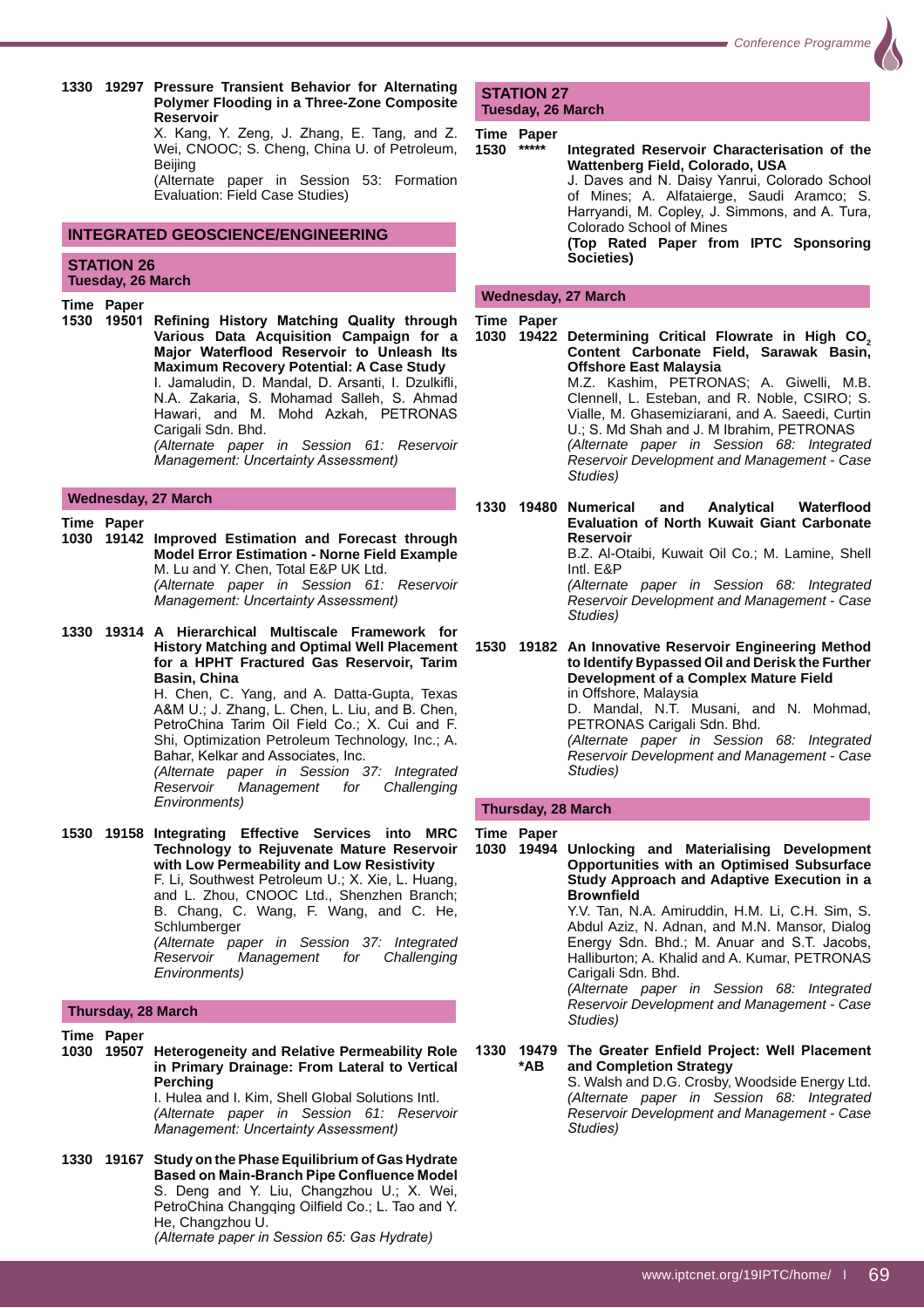## **DRILLING AND COMPLETIONS**

**STATION 28 Tuesday, 26 March**

**Time Paper** 

1530 **19233** ROP Enhancement of Hydro-Efflux Hammer in **Hard and Abrasive Formations**

 B. Li, Saudi Aramco PE&D; G. Zhan, Saudi Aramco; Z. Suo and M. Sun, Sinopec Research Inst. of Petroleum Engineering

 *(Alternate paper in Session 6: Drilling Technology: Success Cases*)

#### **Wednesday, 27 March**

**Time Paper** 

- **1030 19499 Current Methods and Novel Solutions for Mitigating Lost Circulation** J. Ramasamy, C.P. Gooneratne, and M. Amanullah, Saudi Aramco PE&D *(Alternate paper in Session 38: Innovative Drilling*   $Fluids)$
- **1330 19305 Novel Plant-Based Particulate and Fibrous LCM Products for Loss Control while Drilling** M. Amanullah, M.K. Al-Arfaj, and R.A. Alouhali, Saudi Aramco PE&D *(Alternate paper in Session 38: Innovative Drilling*   $Fluids)$
- **1530 19428 Novel Methods and Test Fixtures for Comprehensive Evaluation and Characterisation of LCM Products** M. Amanullah, R.A. Alouhali, and M.K. Al-Arfaj, Saudi Aramco PE&D *(Alternate paper in Session 62: Drilling Fluids Modelling*)

#### **Thursday, 28 March**

**Time Paper** 

**1030 19204 Real-Time Automated Drilling Optimisation and Operations Benchmarking Services Deliver a Step Change in Khalda Western Desert Operations**

 M. Abdel Mageed, M. Awad Elsayed, and A. Husseen, Khalda Petroleum Co.; A.M. Osman, M.M. Siam, M.A. Al-Kaabi, and A.R. Moussa, Schlumberger

 *(Alternate paper in Session 69: Drilling*   $Optimisation)$ 

**1330 19441 The Successful Selection, Optimisation and Implementation of Adjust While Drilling (AWD) Flowchart in Offshore Oil Field of Bohai Bay, China** Y. He, Y. Hu, H. Shi, J. Zhou, and X. Shu, CNOOC

 *(Alternate paper in Session 69: Drilling <i><u>Dptimisation</u>* 

#### **STATION 29 Tuesday, 26 March**

**Time Paper** 

**1530 19251 Enriching the Underbalanced Coiled Tubing Drilling Technology to Maximise Reservoir Contact by Combining Resistivity, Biosteering and Productivity Index**

 P.H. Guizada and R. Alidi, Saudi Aramco *(Alternate paper in Session 6: Drilling Technology: Success Cases*)

# **Wednesday, 27 March**

#### **Time Paper**

- **1030 19223 The Application of Cyclone Desorption Technology for OBM Drill Cuttings Disposal** J. Wu, J. Pan, and H. Wang, China U. of Science and Technology, East China; L. Wang, X. Lan, and L. Yang, PetroChina Southwest Oil & Gas Field Co. Chengdu Natural Gas Chemical General Plant; W. Liu, SJ Petroleum Machinery Co., Sinopec *(Alternate paper in Session 38: Innovative Drilling*   $Fluids)$
- **1330 19319 The Evolution of Completions Benchmarking \*AB in Malaysia: A New Way of Working** S.R. Mohd Mokhtar, N. Omar, S.R. Fazilah,

M.F. Bakar, M.Z. Khalid, and M.Z. M Zakaria, PETRONAS

 *(Alternate paper in Session 30: Coiled Tubing Operations*)

**1530 19510 Research of Formation Protection Technology In Complex Fault Block Oilfield** S. Fan, X. Wang, J. Dong, Q. You, X. Yang, and J. Zhao, PetroChina Dagang Oilfield Co. Ltd. *(Alternate paper in Session 56: Risk Management)* 

#### **Thursday, 28 March**

**Time Paper** 

- **1030 19425 Non-Toxic High Temperature Polymer Drilling Fluid Significantly Improving Marine Environmental AcceptabiIity and Reducing Cost for Offshore Drilling** X. Liu, Y. Gao, W. Hou, Y. Ma, and Y. Zhang, Drilling Engineering Technology Research Inst. of CNPC Offshore Engineering Co., Ltd. *(Alternate paper in Session 62: Drilling Fluids Modelling*)
- **1330 19528 Optimisation of Suitable Measurement Position through Fluid Dynamics in Early Kick Detection** H. Sun, BHDC, CNPC; L. Lao, Cranfield U.; D. Li, Q. Tao, H. Ma, H. Li, and C. Song, BHDC, CNPC *(Alternate paper in Session 70: Well Control)*

#### **STATION 30 Tuesday, 26 March**

**Time Paper** 

**1530 19449 Geomechanical Approach Lead to Successful Implementation of the First Highly Deviated Well at Kuqa Depression in Tarim Basin** T. Jiang, H. Zhang, H. Wang, G. Yin, F. Yuan, and Z. Wang, PetroChina Tarim Oilfield Co. *(Alternate paper in Session 6: Drilling Technology:*  **Success Cases)** 

#### **Wednesday, 27 March**

#### **Time Paper**

**1030 19498 Drilling Dynamics Measurements on Positive Displacement Motors (PDM) Enhance Performances and Reliability**

F. Li, R.V. Neelgund, D.L. Smith, and W. Blackman, Schlumberger

 *(Alternate paper in Session 21: Drilling Technology for Difficult Environments)*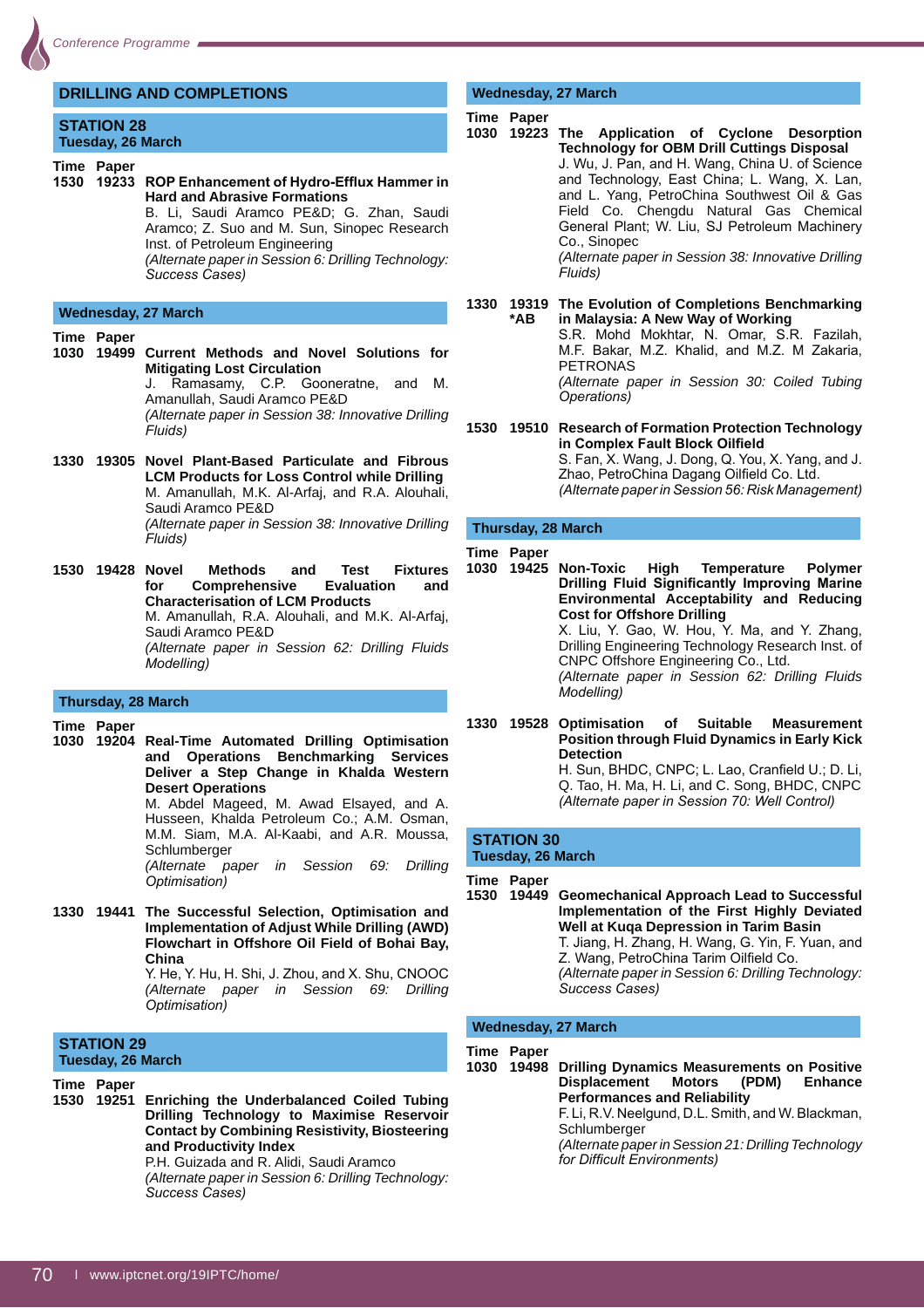- **1330 19478 Design for Well Longevity: Optimising Cement 1530 19376 New Low-Shock Low-Debris Gun Technology Barrier Quality in UGS Wells** F. Gao, CNPC Xinjiang Oilfield Co.; R. Wang, Schlumberger; H. Su, CNPC Xibu Drilling Cementing Co.; S. Zhong, CNPC Xinjiang Oilfield Co. Research Inst. of Engineering and Technology; Y. Guo and S. Taoutaou, Schlumberger *(Alternate paper in Session 46: Well Integrity)*
- **1530 19252 Geomechanical Consideration of Drilling through Heavily Faulted Formation** M. Abd Rahim, Sarawak Shell Bhd.; M.F. Khodaverdian, Shell Intl. E&P Co.; L. Tang, A.Q. Tan, and K. Paranthaman, Sabah Shell Petroleum Co. Ltd.; P.A. Seli, A. Brem, and A.W. Chan, Sarawak Shell Bhd.; P.H. Morphy, Sabah Shell Petroleum Co. Ltd.

*(Alternate paper in Session 56: Risk Management)* 

#### **Thursday, 28 March**

**Time Paper**

**1030 19543 Treatment Technology of Brine Contamination and Barite Settlement for the High Temperature and High Density OBM for Ultra-Deep Well Drilling in Western China** J. Wang and L. Yan, CNPC Engineering

Technology R&D Co. Ltd.; F. Liu, PetroChina Tarim Oilfield Co.; H. Yang, CNPC Engineering Technology R&D Co. Ltd.; D. Yin, PetroChina Tarim Oilfield Co.; X. Xu, CNPC Engineering Technology R&D Co. Ltd.

 *(Alternate paper in Session 62: Drilling Fluids Modellina)* 

# **STATION 31**

**Tuesday, 26 March**

**Time Paper**

**1530 19395 First Onsite Automatic Geomagnetic Observatory Improves Well-Bore Positioning** F. Momot, PathControl; F. Humbled, RMI; M. Garbers and S. Shabanov, Total SA; A. Gonsette, RMI; A. Sikal, PathControl; O. Cousso, Total SA; D. Reynaud, PathControl *(Alternate paper in Session 6: Drilling Technology:* 

*Success Cases*)

#### **Wednesday, 27 March**

- **Time Paper**
- **1030 19412 Field Testing of High-Strength Rotary Shouldered Connections in Difficult Drilling Conditions** K.K. Li, M.H. Du, F. Song, D.L. Smith, and W.

Blackman, Schlumberger *(Alternate paper in Session 21: Drilling Technology* 

for Difficult Environments)

**1330 19254 Investigation of Multi-Scale Approach for Damage Control in Ultra-Deep Tight Sandstone Gas Reservoirs Based on the Multi-Scale Formation Damage Mechanisms** D. Zhang, Y. Kang, L. You, and X. Li, Southwest Petroleum U.; J. Li, PetroChina Tarim Oilfield Co.; Y. Chen, Missouri U. of Science and Technology *(Alternate paper in Session 38: Innovative Drilling Fluids*)

**with Reliable Gunshock Simulation and Optimisation** C.E. Baumann, D. Damm, J. Escudero, and M.E. Smart, Schlumberger; X. Yang, J. Liu, and Z. Wei, PetroChina Tarim Oilfield Co. *(Alternate paper in Session 54: Completion*   $Technology)$ 

#### **Thursday, 28 March**

**Time Paper**

**1030 19109 Anti-Gas Channelling Cementing Technology for Ultra-Deep High Temperature and High Pressure Gas Wells** Y. Zeng, Y. Gao, S. Zhou, Q. Tao, L. Sang, G. Yang, and P. Lu, Sinopec Research Inst. of Petroleum Engineering *(Alternate paper in Session 64: Deep Water and*   $HP/HT$ )

**1330 19371 Shale Gas Drilling Performance Breakthrough**  in Wei Yuan - Relentless Scientific<br>and Engineering Approaches for the **and Engineering Approaches for the Unconventional Resources in Central China** X. Zheng, PetroChina; T.C. Moh, N. Huang, N. Ke, G. Geng, J. Chin, C. Zhang, X. Wang, D. Liu, and L. Yang, Schlumberger *(Alternate paper in Session 69: Drilling*   $Optimisation)$ 

#### **STATION 32 Tuesday, 26 March**

**Time Paper**

**1530 19117 Weight-on-Bit Self-Adjusting Dual-Diameter Bit Leads a Step Change in Drilling Bit Technology** H. Hu, Z. Guan, B. Wang, and D. Liang, China U. of Petroleum (East China); M. Sun, Qingdao Shidahuatong Technology Co. Ltd.; X. Wang, China U. of Petroleum (East China); W. Chen, King Fahd U. of Petroleum and Minerals *(Alternate paper in Session 6: Drilling Technology: Success Cases*)

#### **Wednesday, 27 March**

#### **Time Paper**

**1030 19539 Intelligent Under Reamer a Solution for Lean Casing Profile** 

> A.L. Khaw, Baker Hughes, a GE company; P.N. Nguyen and Q.A. Vu, PVD Baker Hughes; D. Miguel, Baker Hughes, a GE company *(Alternate paper in Session 21: Drilling Technology <i><u>Inficult</u>* Environments)

**1330 19571 Investigation on the Transport and Capture Behaviours of Lost Circulation Material in Fracture with Rough Surface** C. Xu, J. Zhang, Y. Kang, L. You, X. Yan, K. Cui, and C. Lin, Southwest Petroleum U. *(Alternate paper in Session 38: Innovative Drilling*   $Fluids)$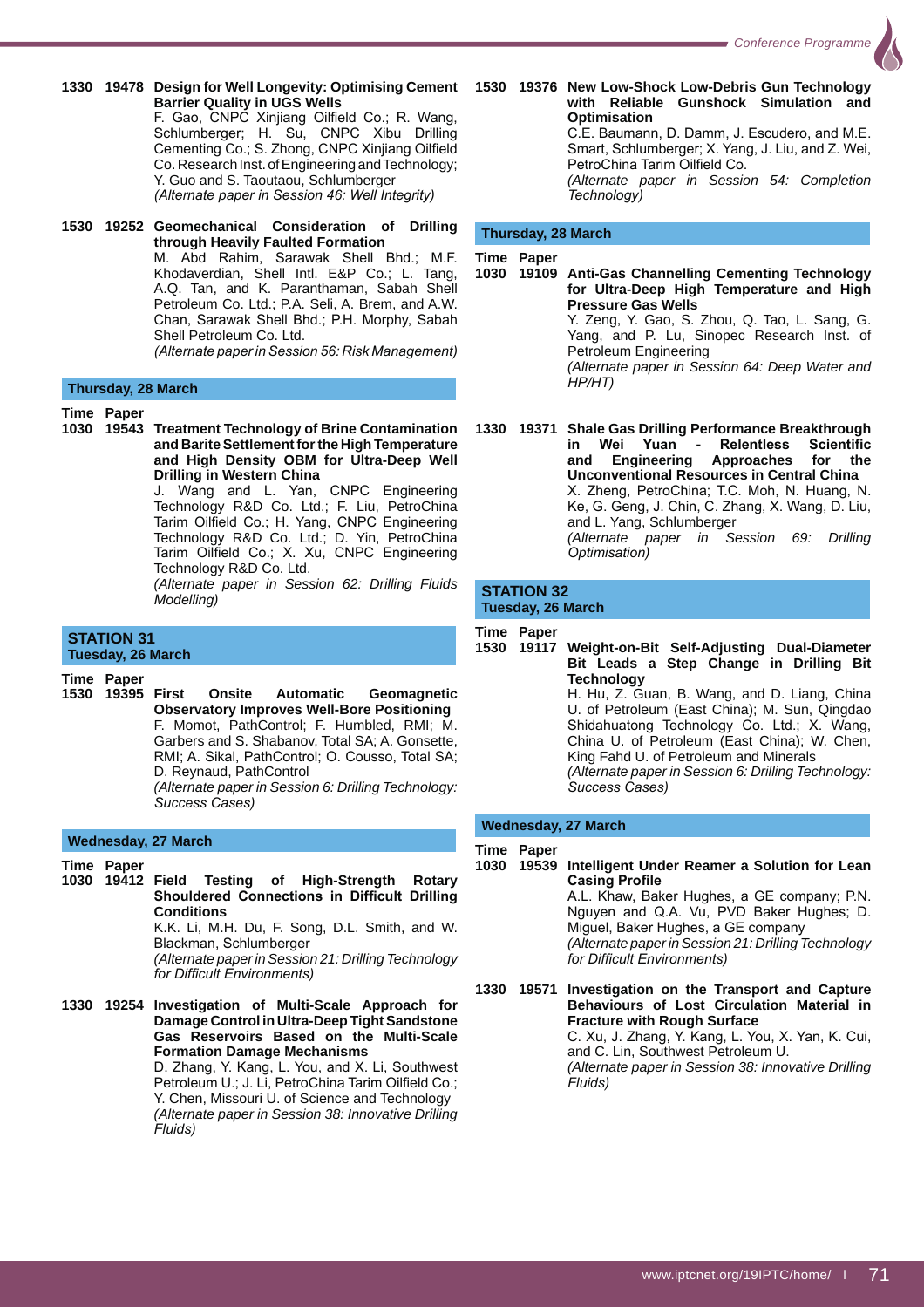**1530 19368 Application of Anisotropic Wellbore Stability Model and Unconventional Fracture Model for Lateral Landing and Wellbore Trajectory Optimisation: A Case Study of Shale Gas in Jingmen Area, China** W. Wang, PetroChina Zhejiang Oilfield Co.; H. Wen, Schlumberger; P. Jiang, PetroChina Zhejiang Oilfield Co.; P. Zhang, Schlumberger; L. Zhang, PetroChina Zhejiang Oilfield Co.; C. Xian, Schlumberger; J. Li, PetroChina Zhejiang Oilfield Co.; C. Zhao, Q. Li, and Q. Xie, Schlumberger *(Alternate paper in Session 56: Risk Management)* **Thursday, 28 March Time Paper 1030 19509 Practices and Understanding on the Anti-Sloughing Drilling Fluid Technology of S 2**Oilfield W. Tang, C. Xiao, Y. Xue, H. Zhang, L. Tian, C. Niu, R. Wang, Q. He, L. Kong, Z. Wang, H. Liu, and Y. Li, Sinopec Research Inst. of Petroleum **Engineering**  *(Alternate paper in Session 62: Drilling Fluids Modelling*) **1330 19144 Experimental Investigation on Wellbore Strengthening Mechanism and Tight Fracture Plugging Drilling Fluid Based on Granular Matter Mechanics** J. Liu and G. Guo, Shengli Petroleum Engineering Corp. Ltd., Sinopec; Z. Qiu, China U. of Petroleum, **Beijing** *(Alternate paper in Session 70: Well Control)* **STATION 33 Tuesday, 26 March Time Paper 1530 19456 Experimental Investigation of the Impact of Modified Nano Clay on the Rheology of Oil Well Cement Slurry** M. Murtaza. M.A. Mahmoud. S.M. Elkatatny. A. Al-Majed, W. Chen, and A. Jamaluddin, King

# **Wednesday, 27 March**

**Time Paper**

**1030 19290 Economic Analysis of Lost Circulation Events to Optimise the Drilling Process in Basra Oil Fields, Iraq** H.H. Alkinani, A.T. Al-Hameedi, S. Dunn-Norman,

Fahd U. of Petroleum & Minerals

 $Technology$  Advancements)

and R.E. Flori, Missouri U. of Science and Technology; M.T. Alsaba, Australian College of Kuwait; A.S. Amer, Newpark Technology Center/ Newpark Drilling Fluids; W.H. Al-Bazzaz, Kuwait Inst. for Scientific Research *(Alternate paper in Session 22: Drilling Efficiency)* 

*(Alternate paper in Session 14: Cementing* 

**1330 19375 Successful Execution of a Challenging Well Intervention on First of Its Kind Unconventional Dual Completion Well in South East Kuwait Field: A Case Study**

 A.H. Saffar, H. Haddad, S. Sindhu, P.K. Gupta, and F. Al-Munayes, Kuwait Oil Co. *(Alternate paper in Session 46: Well Integrity)* 

**1530 19570 4D Geomechanical Simulation in Fractured Carbonate Reservoir for Optimum Well Construction and Reservoir Management, Case Study in Offshore East Java Area** A.S. Anis, Schlumberger; Z. Syarif, Saka Indonesia Pangkah Ltd.; A.S. Setiawan, Schlumberger; A. Hidayat and A.S. Murtani, Saka Indonesia Pangkah Ltd. *(Alternate paper in Session 56: Risk Management)* 

#### **Thursday, 28 March**

**Time Paper**

**1030 19357 Evaluating Cement Integrity through Industry's First LWD Full Range Quantitative Cement Bond Index: A Game Changer in Deepwater Wells**

S. Saumya, J. Singh, J. Vij, S. Sarkar, B. Das, and P. Shedde, Schlumberger

 *(Alternate paper in Session 64: Deep Water and HP/HT*)

**1330 19274 Full Scale Geomechanics Review Assisting Drilling Risk Mitigation in Wushi Sag, Beibu Gulf, China**

 S. Guo and Y. Gao, CNOOC Ltd., Zhanjiang; F. Gui, S. Wang, S. Bordoloi, and S. Ong, Baker Hughes, a GE company; C. Du and S. Wang, CNOOC Ltd., Zhanjiang

 *(Alternate paper in Session 64: Deep Water and*   $HP/HT)$ 

#### **STATION 34 Tuesday, 26 March**

**Time Paper**

**1530 19224 Enhancing the Gel Transition Time and Right-Angle-Set Property of Oil Well Cement Slurries by Incorporating CSA Cement and Gypsum** A. Prabhakar, National U. of Singapore; N. Lee, Korea Inst. of Civil Engineering and Building Technology; K. Ong and M. Zhang, National U. of Singapore: J. Moon. Seoul National U.: A. Cheng and K. Kong, National U. of Singapore *(Alternate paper in Session 14: Cementing Technology Advancements)* 

#### **Wednesday, 27 March**

#### **Time Paper**

**1030 19380 Behavior and Properties of Cement-Embedded Fiber Optic Sensors for Zonal Isolation Monitoring** Q. Wu, S.D. Nair, and E. van Oort, The U. of Texas

at Austin; A. Guzik and K. Kishida, Neubrex Co., Ltd.

 *(Alternate paper in Session 30: Coiled Tubing <i><u>Dperations</u>* 

1330 19453 Fault Slippage Identification and Influence on  **\*AB Casing Deformation for Horizontal Shale Gas Wells Based on Focal Mechanism** X. Guo and J. Li, China U. of Petroleum, Beijing; G. Liu, Beijing U. of Technology *(Alternate paper in Session 46: Well Integrity)* 

**1530 19160 Shaped Memory Polymer: An Innovative Approach to Sand Control Open Hole Completion in Thin, Multilayered, Depleted Low Permeability Gas Reservoirs** J. Fuxa and P. Di Giampaolo, Baker Hughes, a GE company; G. Ferrara, ENI; M. Di Pietro, Baker Hughes, a GE company; M. Sportelli and G. Ripa, ENI; A. Di Campli, Baker Hughes, a GE company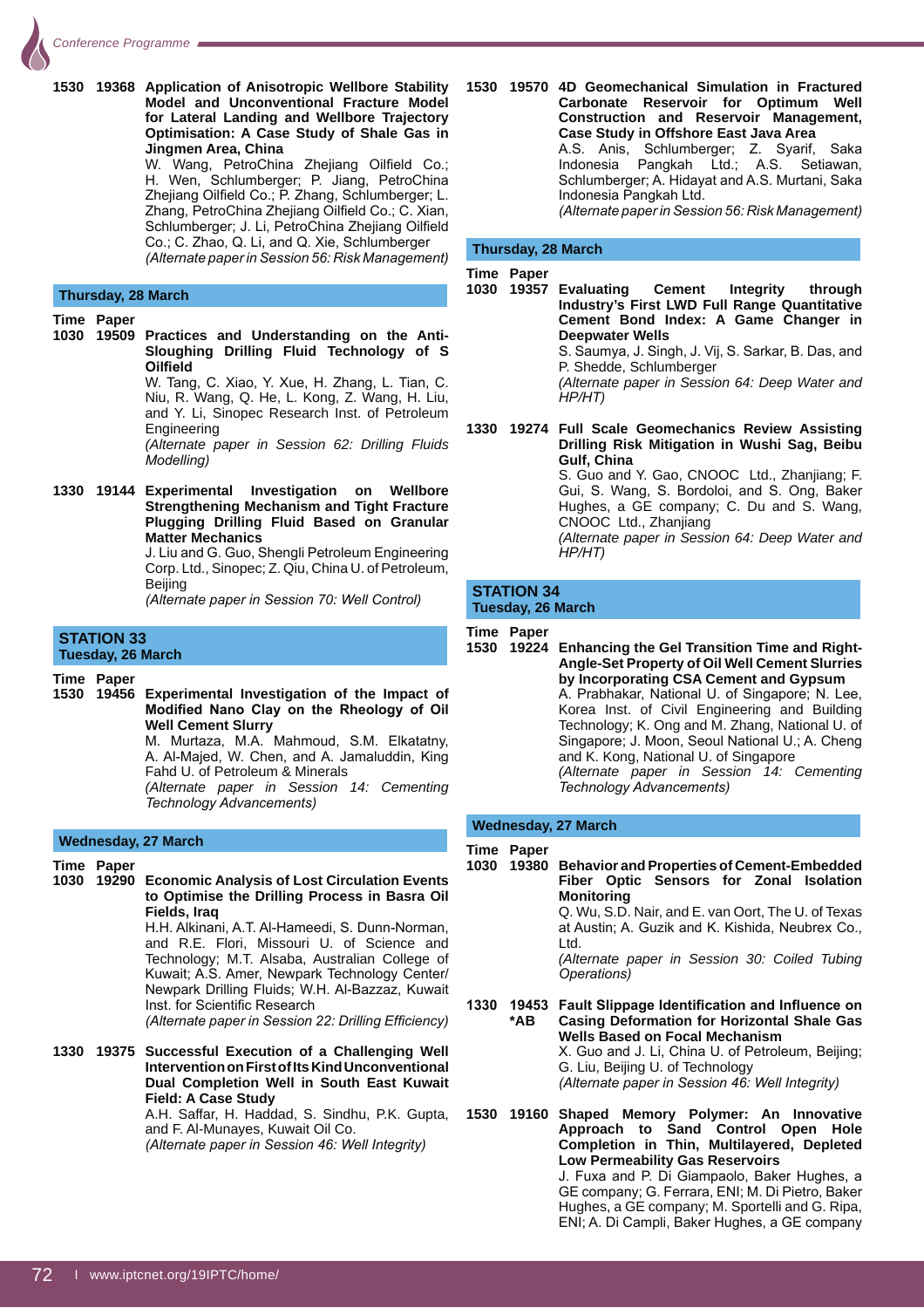## **Thursday, 28 March**

#### **Time Paper**

**1030 19450 Innovative Downhole Flow Control Solution and Challenges in a Carbonate Field Offshore Indonesia**

W. Agung Rahmanto, A. Lukman Setiawan, T. Triyono, Z. Zulfikar, I. Handono, and S. Suryadana, Saka Indonesia Pangkah Ltd.; W. Thopyen, G.K. Goh, and S. Galih Wismawan, Schlumberger

1330 19222 A Novel Workflow for Far-Field Stress  **\*AB Characterisation Using Stress-Sensitivity of Anisotropic Formations to Acoustic Waves** R. Patro, C. Chatterjee, A. Kumar, and B. Das, **Schlumberger** 

*(Alternate paper in Session 70: Well Control)* 

#### **STATION 35 Tuesday, 26 March**

- **Time Paper**
- **1530 19467 Designing Cement Jobs for Success Get It Right the First Time!**

 L. Tang, C. Combe, and A. Wee, Sabah Shell Petroleum Co. Ltd.; R. Mohd-Radzi and T. Heu, Sarawak Shell Bhd.: C. Ho and K. Tan. Sabah Shell Petroleum Co. Ltd.

 *(Alternate paper in Session 14: Cementing*   $Technology$  Advancements)

#### **Wednesday, 27 March**

**Time Paper**

- **1030 19227 General Guidelines for Batch Treatments of Polylactic Acid for Diversion in Multistage Matrix Acidising Treatments** R.M. Shirley and A.D. Hill, Texas A&M U. *(Alternate paper in Session 30: Coiled Tubing*   $O\n$
- **1330 19393 New Formulation of Fly Ash Class C Based Geopolymer for Oil Well Cementing** M. Ahdaya, A.H. Imqam, P. Jani, S. Fakher, and M. ElGawady, Missouri U. of Science and **Technology** *(Alternate paper in Session 46: Well Integrity)*
- 1530 19126 Wellbore Failure Modelling Using a Modified **Drucker-Prager Criterion**

A. Younessi, Baker Hughes, a GE company *(Alternate paper in Session 56: Risk Management)* 

#### **Thursday, 28 March**

- **Time Paper**
- **1030 19326 Higher Precision Automated Managed Pressure Drilling Control Achieved through the Addition of a Thermal Model**

 Q. Gu and A. Fallah, The U. of Texas at Austin; A. Ambrus, Norwegian Research Centre; D. Chen, P. Ashok, and E. van Oort, The U. of Texas at Austin

*(Alternate paper in Session 70: Well Control)* 

- **1330 19565 High Pressure Sealing Lost Circulation Pill to \*AB Cure Severe Losses** Q. Li and Z. He, Xinjiang Grand Oilfield Technology
	- Inc.

 *(Alternate paper in Session 62: Drilling Fluids Modelling*)

# **DEVELOPMENT AND PRODUCTION**

#### **STATION 36 Tuesday, 26 March**

**Time Paper**

**1530 19264 Experimental Study of Sand Erosion in Multistage Electrical Submersible Pump (ESP): Performance Degradation, Wear and Vibration**

> H. Zhu, J. Zhu, and Z. Zhou, The U. of Tulsa; R. Rutter, M. Forsberg, and S. Gunter, Baker Hughes, a GE company; H. Zhang, The U. of Tulsa

> *(Alternate paper in Session 7: Artificial Lift: Performance Monitoring and New Advancements)*

#### **Wednesday, 27 March**

#### **Time Paper**

**1030 19190 Modelling Study of Wellbore Vortex Flow and Helical Angle Design of Downhole Vortex Tool** C. Zhou, Sinopec Research Inst. of Petroleum Engineering and China U. of Petroleum, Beijing; T. Zhang, Sinopec Research Inst. of Petroleum Engineering; X. Wu, China U. of Petroleum, Beijing; F. Zhao, Engineering Technology Research Inst. of Huabei Oilfield Co.; X. Xiong, China U. of Petroleum, Beijing *(Alternate paper in Session 15: Well and Asset Management for Improved Reservoir*   $Peformance)$ 

**1330 19413 Structure and Inhibition of the Indolizine Derivative: New Concept of High-Efficient Corrosion Inhibitors for Acidising** R. Wang, Z. Yang, W. Chen, Y. Wang, M. Ding, and F. Zhan, China U. of Petroleum (East China) *(Alternate paper in Session 23: Corrosion and*  **Sand Management: Monitoring and Treatments)** 

**1530 19137 3D Acid Fracturing Simulation and Application in the Upper Sinian Dengying Fm Gas Reservoirs in China** H. Xue and Z. Huang, China ZhenHua Oil Co., Ltd.; F. Liu, Engineering Technology Research Inst., PetroChina Southwest Oil & Gas Field Co.; P. Liu, Southwest Petroleum U.; H. Wang, B. Zhang, F. Liu, Y. Cheng, and B. He, China ZhenHua Oil Co., Ltd.; X. Chen, Southwest Petroleum U. *(Alternate paper in Session 31: Productivity Enhancement through Stimulation: New*   $Advancesments)$ 

#### **Thursday, 28 March**

**Time Paper**

**1030 19506 Total Well Management: Maximising Well Lifecycle Value - A Regulator Perspective** R. Guillory, W. W Razali, R. Masoudi, R. Singh, and N.A. Ahmad, PETRONAS *(Alternate paper in Session 15: Well and Asset Management for Improved Reservoir*   $Performance)$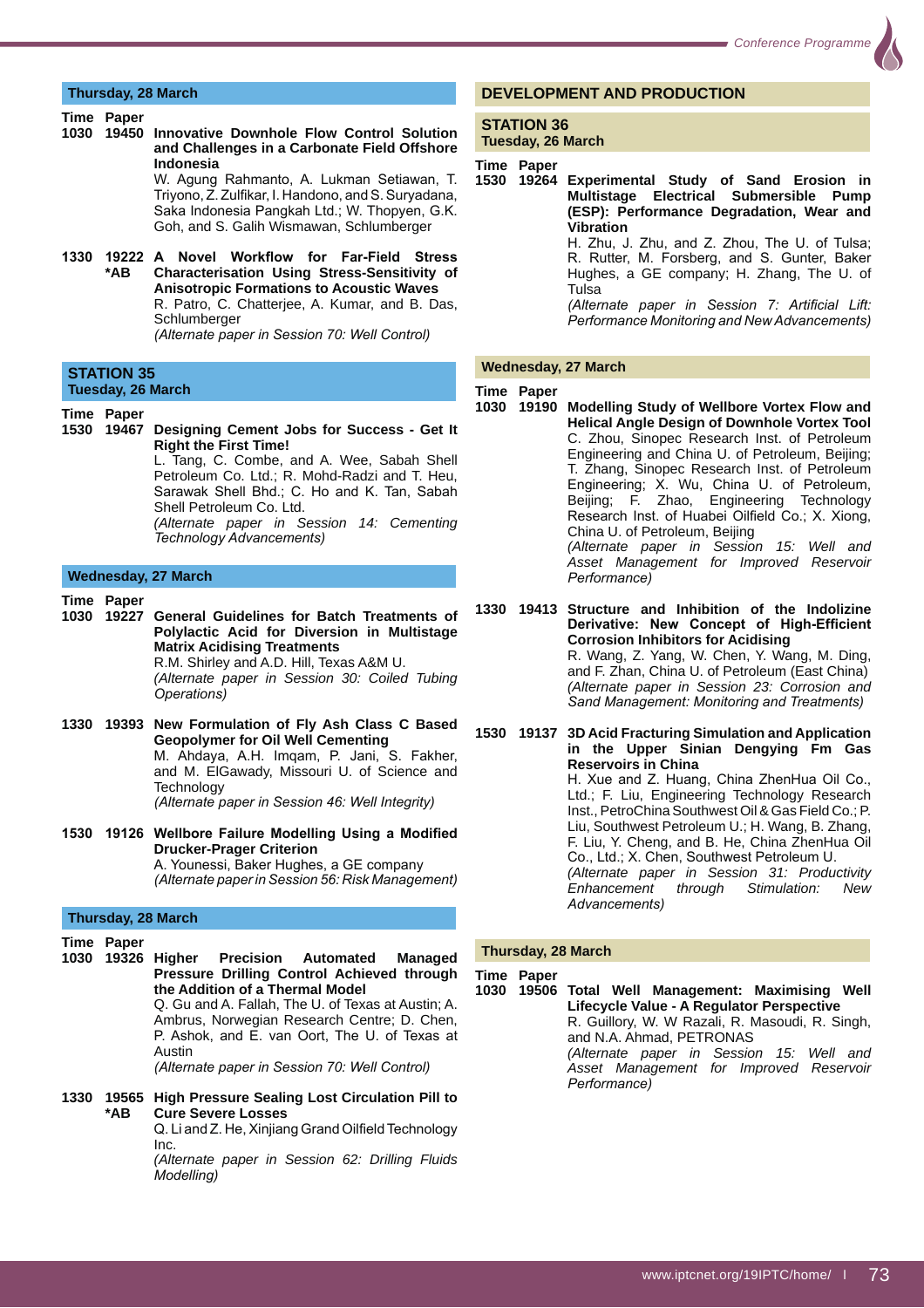**1330 19404 Research and Application of Retreatment Technology to Tap Remaining Oil in Chang Qing Low Permeability Oilfield** Z. Wu, H. Zou, Y. Wang, L. Wu, Y. Li, Y. Xu, R. Wang, Q. Meng, W. Jiang, S. Wang, S. Li, and D. Li, CNPC Chuanqing Drilling Engineering Co. Ltd., Drilling & Production Engineering Technology Research

 *(Alternate paper in Session 31: Productivity Enhancement through Stimulation: New*  Advancements)

#### **STATION 37 Tuesday, 26 March**

#### **Time Paper**

**1530 19463 Experiments and Emulsion Rheology Modelling in an Electric Submersible Pump** H.M. Banjar, Saudi Aramco; H. Zhang, The U. of Tulsa *(Alternate paper in Session 7: Artificial Lift:* 

*Performance Monitoring and New Advancements)* 

#### **Wednesday, 27 March**

**Time Paper**

- **1030 19566 Multiwell Deconvolution as Important Guideline to Production Optimisation: Western Siberia Case Study** A. Aslanyan, Nafta College; R. Asmandiyarov, I.S. Kaeshkov, and M. Bikkulov, Gazpromneft STC; R. Farakhova, V.M. Krichevsky, and D.N. Gulyaev, Sofoil; K. Musaleev, Polykod *(Alternate paper in Session 15: Well and Asset Management for Improved Reservoir*   $Performance)$
- **1330 19324 A New Multiple Chelating Acid System with Low Damage and Weak Dissolution** N. Li and M. Yang, Southwest Petroleum U.; Q. Zhang, Southwest Petroleum U. and Southwest Oil & Gas Co., PetroChina; H. Zhou, CNOOC Ltd., Zhanjiang Branch; C. Zhai, CNOOC EnerTech-Drilling & Production Co.; L. Feng, Southwest Petroleum U. *(Alternate paper in Session 31: Productivity Enhancement through Stimulation: New*   $Advancements)$
- **1530 19304 Mathematical Model of Acid Wormhole Expansion When Combining Diverting Acid with Solid Diverting Agent**

N. Li and J. Kang, Southwest Petroleum U.; Q. Zhang, Southwest Petroleum U. and Southwest Oil & Gas Co., PetroChina; Y. Wu and H. Zhang, Southwest Petroleum U. *(Alternate paper in Session 31: Productivity* 

*Enhancement through Stimulation: New*  Advancements)

- **Thursday, 28 March**
- **Time Paper**
- **1030 19333 Integrated Detection of Water Production in a Highly Heterogeneous and Tight Formation Using CRM Model: A Case Study on Water Flooding Gaither Draw Unit, Wyoming, USA** K. Liu, China U. of Geosciences; X. Wu, U. of Oklahoma; K. Ling, U. of North Dakota *(Alternate paper in Session 39: Production <i>Surveillance & Monitoring*)

**1330 19235 Study and Analysis of Engineering Factors for Prolonged Gas Production in Xujiahe Tight Sandstones**

Y. Yao, Q. Yuan, and J. Cai, Southwest Oil & Gas Ltd., PetroChina; J. Zhu, CNOOC; X. Gan, J. Ruan, G. Hu, and X. Zhao, Southwest Oil & Gas Ltd., PetroChina

 (Alternate paper in Session 47: Gas Production Performance)

#### **STATION 38 Tuesday, 26 March**

#### **Time Paper**

**1530 19465 Pilot Test and Effect Evaluation for the Water Shutoff Technology with Concentric Tube in Horizontal Well of Bohai Oilfield** G. Zhang, Z. Liu, Y. Li, X. Jia, Z. Sun, and Z. Lv, CNOOC Ltd., Tianjin Branch *(Alternate paper in Session 7: Artificial Lift: Performance Monitoring and New Advancements)* 

#### **Wednesday, 27 March**

**Time Paper 1030 19195 A Holistic Approach to Life Extension of Fixed Offshore Platforms in Malaysian Waters** S. Ng, R. Khan, B. Isnadi, L. Lee, and S. Saminal, PETRONAS Carigali Sdn. Bhd. *(Alternate paper in Session 15: Well and Asset Management for Improved Reservoir*   $Performance)$ 

**1330 19240 Extended Acoustic Sand Monitoring Helps to Understand Ceramic Sand Screen Failure: A Case Study**  L. Riyanto, S. Sidek, V. Hugonet, H. Yusuf, and N.I. Salleh, PETRONAS Carigali Sdn. Bhd.; J. Ambrose, SMS Oilfield *(Alternate paper in Session 23: Corrosion and Sand Management: Monitoring and Treatments)* 

**1530 19434 Assessment of Multi-Stage Fractured Wells Using Pressure Transient Analysis: Theory and Practice** A.H. Kabir and P.H. Guizada, Saudi Aramco *(Alternate paper in Session 31: Productivity Enhancement through Stimulation: New*  Advancements)

#### **Thursday, 28 March**

**Time Paper**

**1030 19488 Improved Gas Recovery for Bottom-Water-Drive Gas Reservoir Using Downhole Water Drain Technique: A Success Story from Arthit Field, Thailand**

 S. Phummanee, A. Rittirong, W. Pongsripian, and N. Phongchawalit, PTTEP

 *(Alternate paper in Session 47: Gas Production*   $P$ *erformance*)

**1330 19496 Minimise System Upsets in High Oil Production Facility throughout Demulsifier Chemical Trial** J. Scarborough, L. Mega-Franca, and M. Ibrahim, Baker Hughes, a GE company *(Alternate paper in Session 63: Flow Assurance:*  Advancements and Best Practices)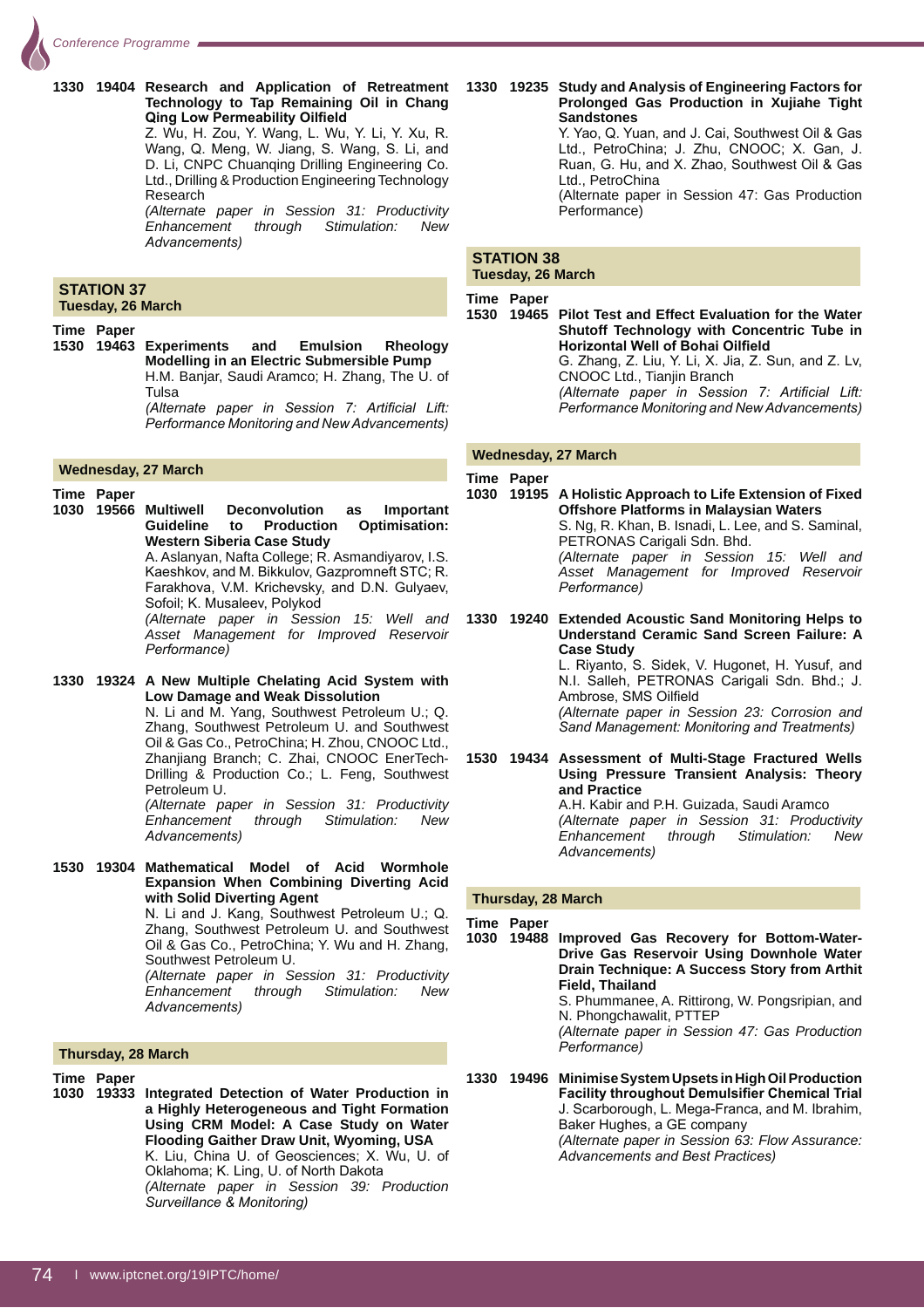# **LNG & GTL**

#### **STATION 39 Tuesday, 26 March**

**Time Paper**

#### **Wednesday, 27 March**

#### **Time Paper**

- **1030 19347 Dynamic Simulation of Floating Natural Gas \*AB Liquefaction Process via K-Spice** C. Song, J. Zhu, and Y. Li, China U. of Petroleum (East China) *(Alternate paper in Session 24: LNG & GTL)*
- **1330 19396 Separator Pressure Optimisation and Cost Evaluation of a Multistage Production Unit Using Genetic Algorithm** M. Motie and P. Moein, Tarh-O-Palayesh Engineering Co.; R. Moghadasi, Uppsala U.; A. Hadipour, Tarh-O-Palayesh Engineering Co. *(Alternate paper in Session 32: Gas Processing)*
- **1530 19294 Exploring Opportunities for Capacity Enhancement in Sour Gas Treatment Unit** S.B. Deshpande, J. Sukanandan, and P. Sengupta, ONGC Ltd. *(Alternate paper in Session 32: Gas Processing)*

#### **Thursday, 28 March**

**Time Paper**

- **1030 19491 4-D Geomechanics Modelling for Potential CO2 Storage Site in Malaysia - Fault Reactivation and Maximum Pressure Injection Limit** N. Nik Kamaruddin, K. Teng, I.H. Musa, and C. Tan, PETRONAS *(Alternate paper in Session 40: CO<sub>2</sub>)*
- 1330 19384 Measurement of CO<sub>2</sub> Solubility in Pure Water  **\*AB for Temperatures between 313.15 to 473.15 K and Pressure between 0.5 to 200 MPa** L. Pan and L. Li, China U. of Geosciences; K. Wu, CNOOC Research Inst. Co., Ltd.; X. Wang, China U. of Geosciences; H.C. Lau, National U. of Singapore *(Alternate paper in Session 40: CO<sub>2</sub>)*

#### **PROJECT MANAGEMENT AND FACILITIES**

*(The 3 Cs))* 

#### **STATION 40 Tuesday, 26 March**

**Time Paper 1530 19083 Potential and Risk Analysis of Offshore Fractured Light Reservoir** H. Shi, B. Yue, X. Luo, F. Shi, and B. Xiao, CNOOC *(Alternate paper in Session 48: Concept Engineering, Construction, and Commissioning* 

# **Wednesday, 27 March**

#### **Time Paper**

- 1030 19189 Development of Scientific Fundamentals of  **\*AB Control for Physical and Mechanical Soil Properties in the Extreme North Conditions** V. Burkov and P. Burkov, Tomsk Polytechnic U.; L.K. Altunina, Inst. of Petroleum Chemistry RAS *(Alternate paper in Session 48: Concept Engineering, Construction, and Commissioning (The 3 Cs))*
- **1330 19153 Monte Carlo Optimisation for Site Selection**  of Process Facilities in Oilfields Considering **Environment**

B. Wang, Q. Liao, J. Zheng, M. Yuan, H. Zhang, and Y. Liang, China U. of Petroleum, Beijing *(Alternate paper in Session 48: Concept Engineering, Construction, and Commissioning (The 3 Cs))* 

**1530 19246 A Risk-Effectiveness Design Method for Flare Height of Natural Gas Pipeline System** X. Wu, C. Li, and W. Jia, Southwest Petroleum U.;

J. Mu, Kongsberg Digital AS *(Alternate paper in Session 48: Concept Engineering, Construction, and Commissioning* 

#### **Thursday, 28 March**

*(The 3 Cs))* 

#### **Time Paper**

**1030 19239 Research on Natural Gas Separation Flow Laws in a New Type of Supersonic Cyclone Separator** H. Liang, U. of North Dakota and Xi'an Shiyou U.; S. Zhang and Y. Kang, Xi'an Shiyou U.; K. Ling, U. of North Dakota *(Alternate paper in Session 24: LNG & GTL)* 

**1330 19335 Innovative Permanent Down-Hole Scale and \*AB Corrosion Monitoring System Using Ultrasound Guided Waves Technology** A. Saeed, Saudi Aramco; A. Volker, Q. Martina, and E. Giling, TNO *(Alternate paper in Session 63: Flow Assurance:*  Advancements and Best Practices)

#### **TECHNOLOGIES IN SUSTAINABILITY**

#### **STATION 41 Wednesday, 27 March**

**Time Paper**

**1030 19407 Is Surfactant Environmentally Safe for Offshore Use and Discharge? An Evaluation Strategy for Chemical EOR Application in Malaysia**

 I. Chai and M. M Yusof, PETRONAS Research Sdn. Bhd.; N.B. Hanafiah, PETRONAS Carigali Sdn. Bhd.

 *(Alternate paper in Session 8: Environment &*   $Technologies for$  Sustainability)

**1330 19367 The Potential of Greenhouse Gas Emission During Flowback Process in Weiyuan Shale Production Site, China** M. Xue, J. Fan, Y. Weng, X. Cui, and X. Li, CNPC Research Inst. of Safety & Environment **Technology** *(Alternate paper in Session 8: Environment &* 

*<i>Technologies for Sustainability* 

**<sup>1530 19154</sup> Stress and Structural Analysis of Inner Pipe of \*AB Cryogenic Flexible Hose** L. Yang, M. Liu, and J. Fan, CNOOC Gas & Power Group Co., Ltd. *(Alternate paper in Session 24: LNG & GTL)*